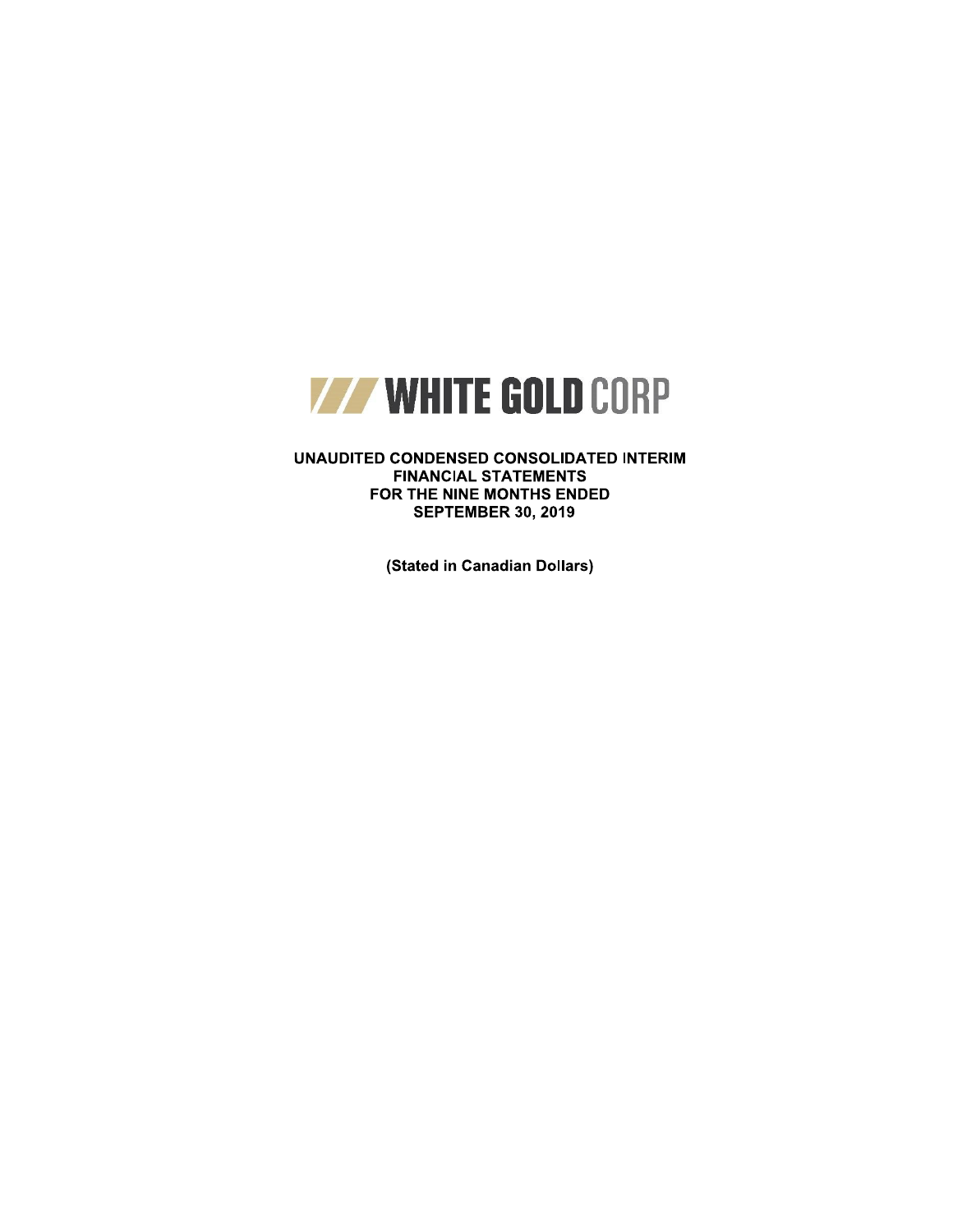# NOTICE OF NO AUDITOR REVIEW OF

# UNAUDITED CONDENSED CONSOLIDATED INTERIM FINANCIAL STATEMENTS

Under National Instrument 51-102, Part 4, subsection 4.3(3) (a), if an auditor has not performed a review of the unaudited condensed consolidated interim financial statements, they must be accompanied by a notice indicating that the financial statements have not been reviewed by an auditor.

The accompanying unaudited condensed consolidated interim financial statements of the Company have been prepared by and are the responsibility of the Company's management.

The Company's independent auditor has not performed a review of these unaudited condensed consolidated interim financial statements in accordance with standards established by CPA Canada for a review of interim consolidated financial statements by an entity's auditor.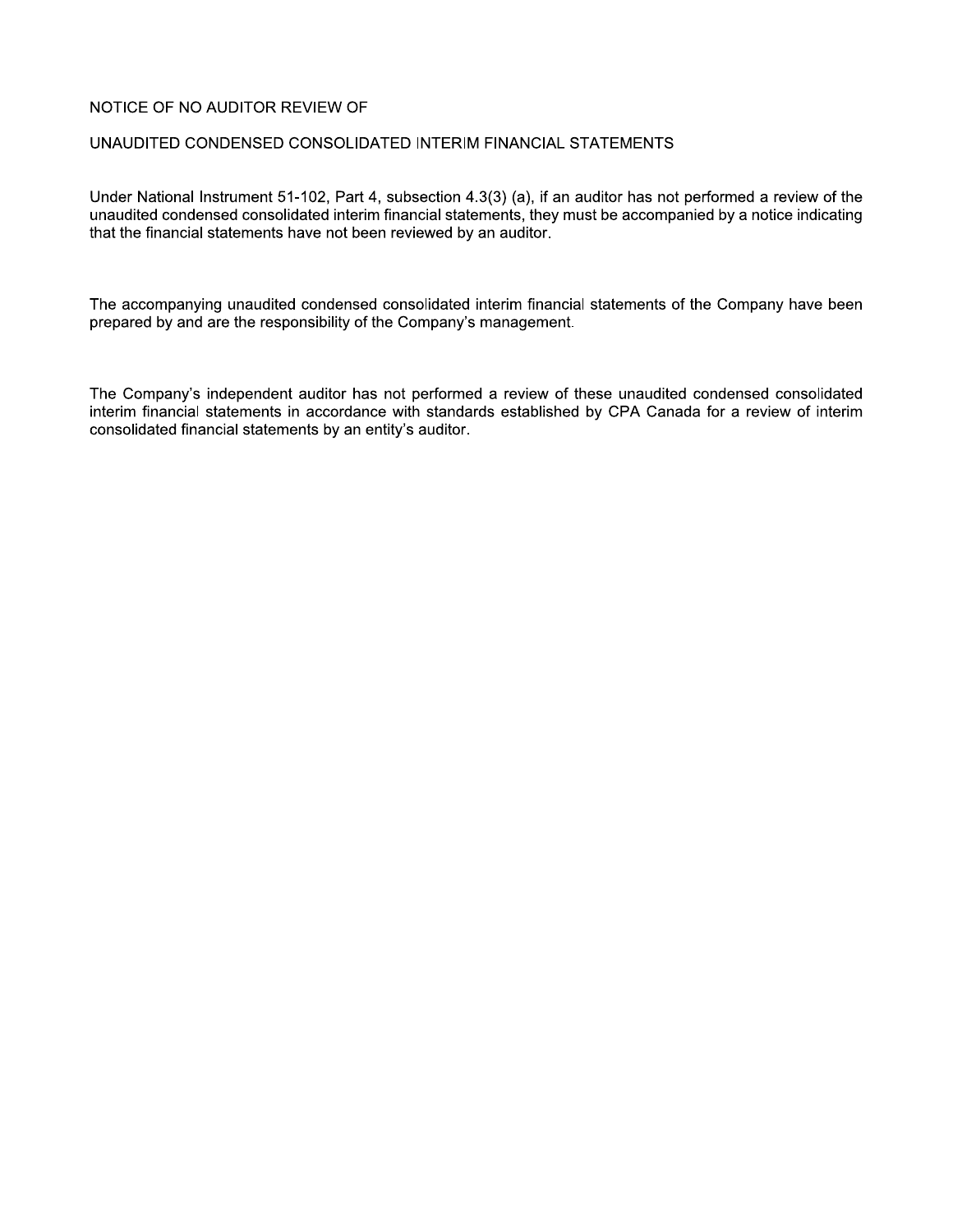| 2018           | 2019           |                                                   |
|----------------|----------------|---------------------------------------------------|
| December 31    | September 30   | <b>Assets</b>                                     |
|                |                | <b>Current assets</b>                             |
|                | S              | Cash & cash equivalents                           |
| \$18,666,298   | 5,026,375      | Amounts receivable [Note 4]                       |
| 245,291        | 539,169        | Prepaid expenses [Note 6]                         |
| 43,301         | 1,299,044      |                                                   |
| 18,954,890     | 6,864,588      |                                                   |
|                |                | Non-Current assets                                |
| 20,246         | 5,031          | Property bonds [Note 5]                           |
| 43,590         | 29,579         | Property, plant & equipment                       |
| 91,535,819     | 104,628,621    | Exploration and evaluation assets [Note 5]        |
| 91,599,655     | 104,663,231    |                                                   |
|                |                |                                                   |
| \$110,554,545  | \$111,527,819  |                                                   |
|                |                |                                                   |
|                |                | <b>Liabilities</b>                                |
|                |                | <b>Current liabilities</b>                        |
| \$<br>447,176  | \$<br>416,034  | Accounts payable                                  |
| 79,098         | 44,368         | <b>Accrued liabilities</b>                        |
| 267,892        | 678,746        | Due to related parties [Note 6]                   |
| 3,630,117      |                | Flow-through share premium liability [Note 7]     |
| 4,424,283      | 1,139,148      |                                                   |
|                |                | Non-Current liabilities                           |
|                |                | Contingent liability & advance royalties [Note 8] |
| 6,929,929      | 8,239,385      | Deferred income tax liability                     |
| 4,291,000      | 4,351,582      |                                                   |
| 15,645,212     | 12,590,968     |                                                   |
|                |                | <b>Shareholders' equity</b>                       |
| 108,474,840    | 111,177,006    | Share capital [Note 7]                            |
| 4,596,532      | 5,307,791      | Contributed surplus                               |
| (18, 162, 039) | (18, 687, 093) | Accumulated deficit                               |
| 94,909,333     | 97,797,704     |                                                   |
| \$110,554,545  | \$111,527,819  | <b>Total Liability and Equity</b>                 |

Approved on behalf of the Board:

(Signed) "Maruf Raza" Maruf Raza, Director

(Signed) "David D'Onofrio" David D'Onofrio, Director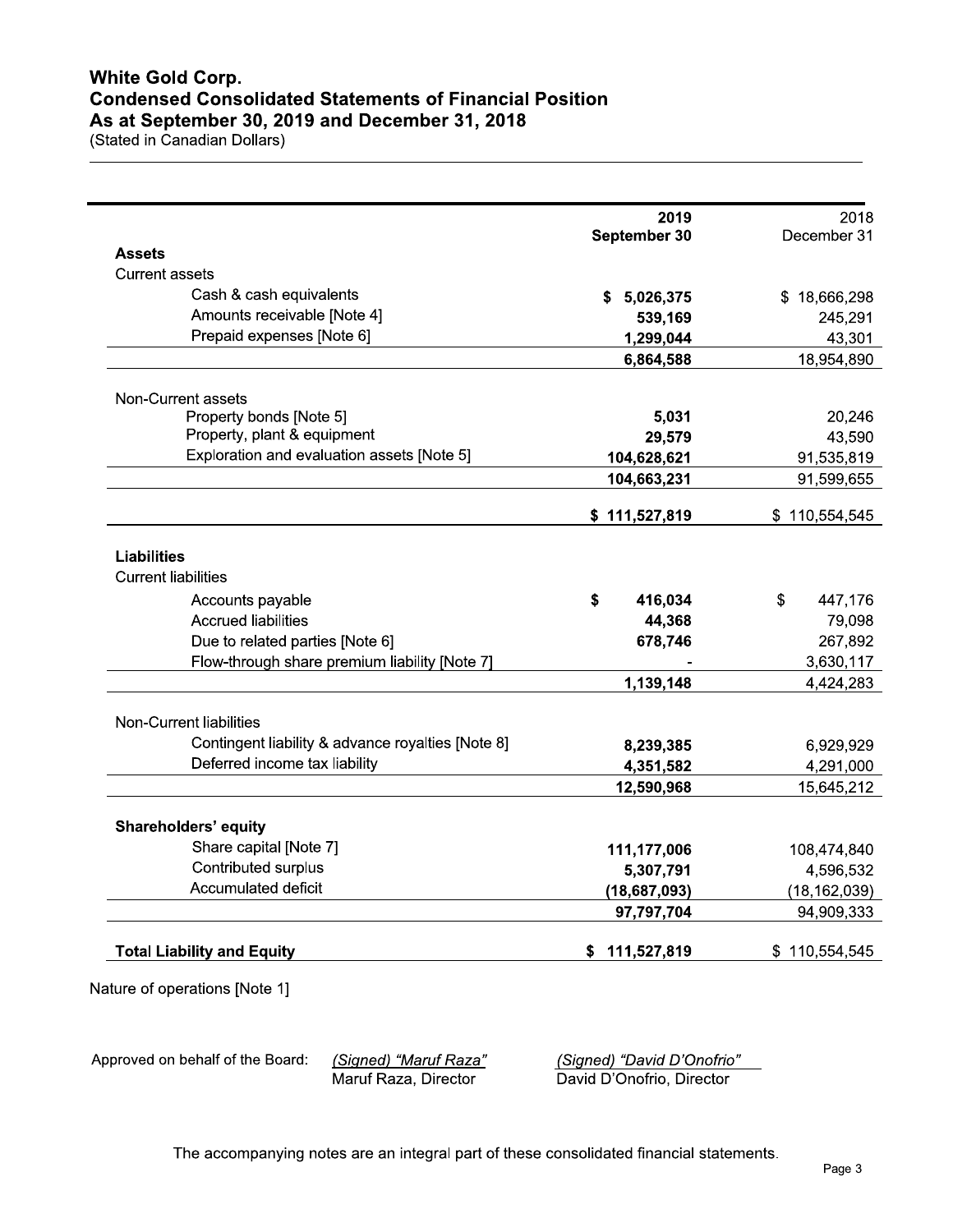# **White Gold Corp. Condensed Consolidated Statements of Operations and Comprehensive Loss** For the three and nine months ended September 30, 2019 and 2018

(Stated in Canadian Dollars)

|                                                                     | Three months<br>ended<br><b>September</b><br>30, 2019 | Three months<br>ended<br>September<br>30, 2018 | <b>Nine months</b><br>ended<br><b>September</b><br>30, 2019 | Nine months<br>ended<br>September<br>30, 2018 |
|---------------------------------------------------------------------|-------------------------------------------------------|------------------------------------------------|-------------------------------------------------------------|-----------------------------------------------|
| <b>Expenses</b>                                                     |                                                       |                                                |                                                             |                                               |
| Interest and bank charges                                           | 1,073<br>S.                                           | \$<br>316                                      | \$<br>4,843                                                 | \$<br>1,488                                   |
| Advance royalty accretion expense [Note 8]                          | 27,944                                                | 25,293                                         | 78,598                                                      | 50,294                                        |
| Contingent liability accretion expense [Note 8]                     | 428,686                                               | 825,440                                        | 1,204,849                                                   | 1,633,365                                     |
| Consulting fees                                                     | 60,000                                                | 285,000                                        | 339,393                                                     | 384,400                                       |
| Depreciation                                                        | 4,670                                                 | 4,670                                          | 14,011                                                      | 14,011                                        |
| Salary and wages                                                    | 236,924                                               | 148,329                                        | 609,937                                                     | 347,382                                       |
| Marketing, office and administration                                | 237,596                                               | 255,112                                        | 674,842                                                     | 463,365                                       |
| Insurance                                                           | 2,058                                                 | 3,141                                          | 37,130                                                      | 23,893                                        |
| Travel expenses                                                     | 172,104                                               | 57,918                                         | 372,743                                                     | 89,216                                        |
| Conferences and events                                              | 35,145                                                | 31,751                                         | 106,899                                                     | 91,923                                        |
| Professional fees                                                   | 12,509                                                | 99,783                                         | 107,235                                                     | 152,244                                       |
| Stock based compensation [Note 7]                                   | 207,632                                               | 66,296                                         | 616,110                                                     | 199,458                                       |
| Transfer agent & regulatory                                         | 13,262                                                | 59,499                                         | 114,894                                                     | 94,917                                        |
| Loss before undernoted items                                        | 1,439,603                                             | 1,862,548                                      | 4,281,484                                                   | 3,545,956                                     |
| Interest income                                                     | 47,759                                                | 16,107                                         | 186,895                                                     | 67,162                                        |
| Other income - Flow through premium                                 | 2,884,434                                             | 1,376,218                                      | 3,630,117                                                   | 1,638,749                                     |
| Deferred Income tax recovery (expense)                              |                                                       | 166,412                                        | (60,582)                                                    | 535,933                                       |
| Net income (loss) and comprehensive<br>income (loss) for the period | \$1,422,590                                           | (\$303,811)                                    | (\$525,053)                                                 | (\$1,304,112)                                 |
| Basic and diluted gain (loss) per share [Note 7]                    | \$0.01                                                | (\$0.00)                                       | (\$0.01)                                                    | (\$0.01)                                      |
| Weighted average shares outstanding                                 | 112,176,204                                           | 91,935,738                                     | 109,800,316                                                 | 91,885,738                                    |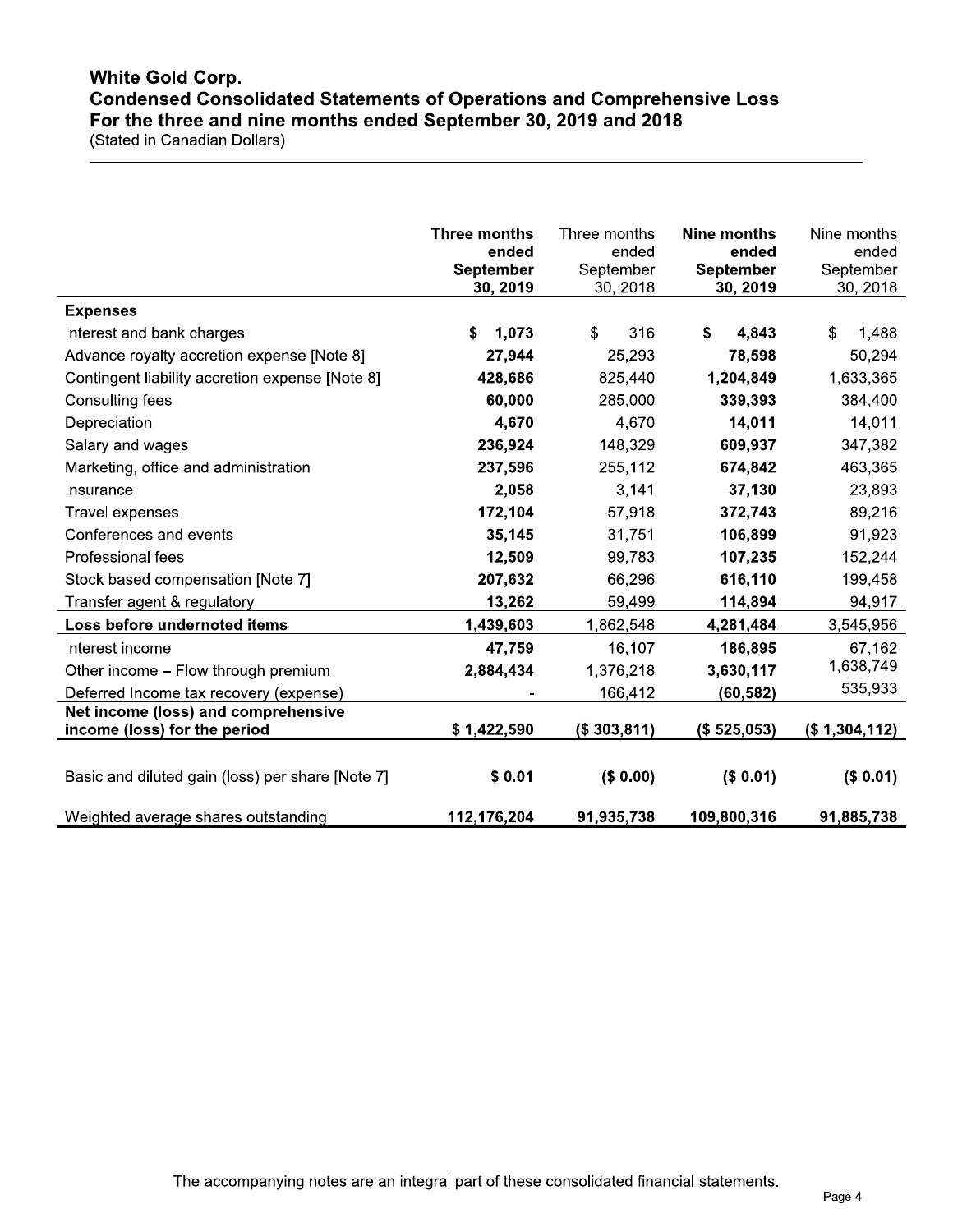# **White Gold Corp. Condensed Consolidated Statements of Changes in Shareholders' Equity** For the nine months ended September 30, 2019 and 2018

(Stated in Canadian Dollars, except number of shares)

|                                                                                           | Number of<br>shares | <b>Share</b><br>capital | <b>Contributed</b><br>surplus | <b>Deficit</b> | <b>Total equity</b>              |
|-------------------------------------------------------------------------------------------|---------------------|-------------------------|-------------------------------|----------------|----------------------------------|
| <b>Balance at January 1, 2019</b>                                                         | 109,775,038         | 108,474,840             | 4,596,532                     | (18, 162, 039) | 94,909,333                       |
| Shares issued – QV Property acquisition<br>Warrants issued - QV Property acquisition      | 1,500,000           | 1,898,278               | 336,722                       |                | 1,898,278<br>336,722             |
| Shares issued - Warrants exercised<br>Stock based compensation<br>Net loss for the period | 1.601.981           | 803,888                 | (241, 573)<br>616.110         | (525.053)      | 562,315<br>616.110<br>(525, 053) |
| <b>Balance at September 30, 2019</b>                                                      | 112,877,019         | 111,177,006             | 5,307,791                     | (18,687,093)   | 97,797,704                       |

| <b>Balance at January 1, 2018</b>      | 88,390,611 | 88,879,183  | 4,227,294 | (14,603,141)   | 78,503,336  |
|----------------------------------------|------------|-------------|-----------|----------------|-------------|
|                                        |            |             |           |                |             |
| Private placement                      | 10.526.720 | 9,717,712   |           |                | 9,717,712   |
| Agent warrants issued                  |            |             | 282.655   |                | 282,655     |
| Share issuance costs                   |            | (533, 389)  |           |                | (533, 389)  |
| Flow-through share premium liabilities |            | (1,684,275) |           |                | (1,684,275) |
| Shares issued - Warrants exercised     | 178,125    | 77,050      | (28, 957) |                | 48,093      |
| Stock based compensation               |            |             | 199,458   |                | 199,458     |
| Net loss for the period                |            |             |           | (1,304,112)    | (1,304,112) |
| <b>Balance at September 30, 2018</b>   | 98,095,456 | 96,456,281  | 4,680,450 | (15, 907, 253) | 85,229,478  |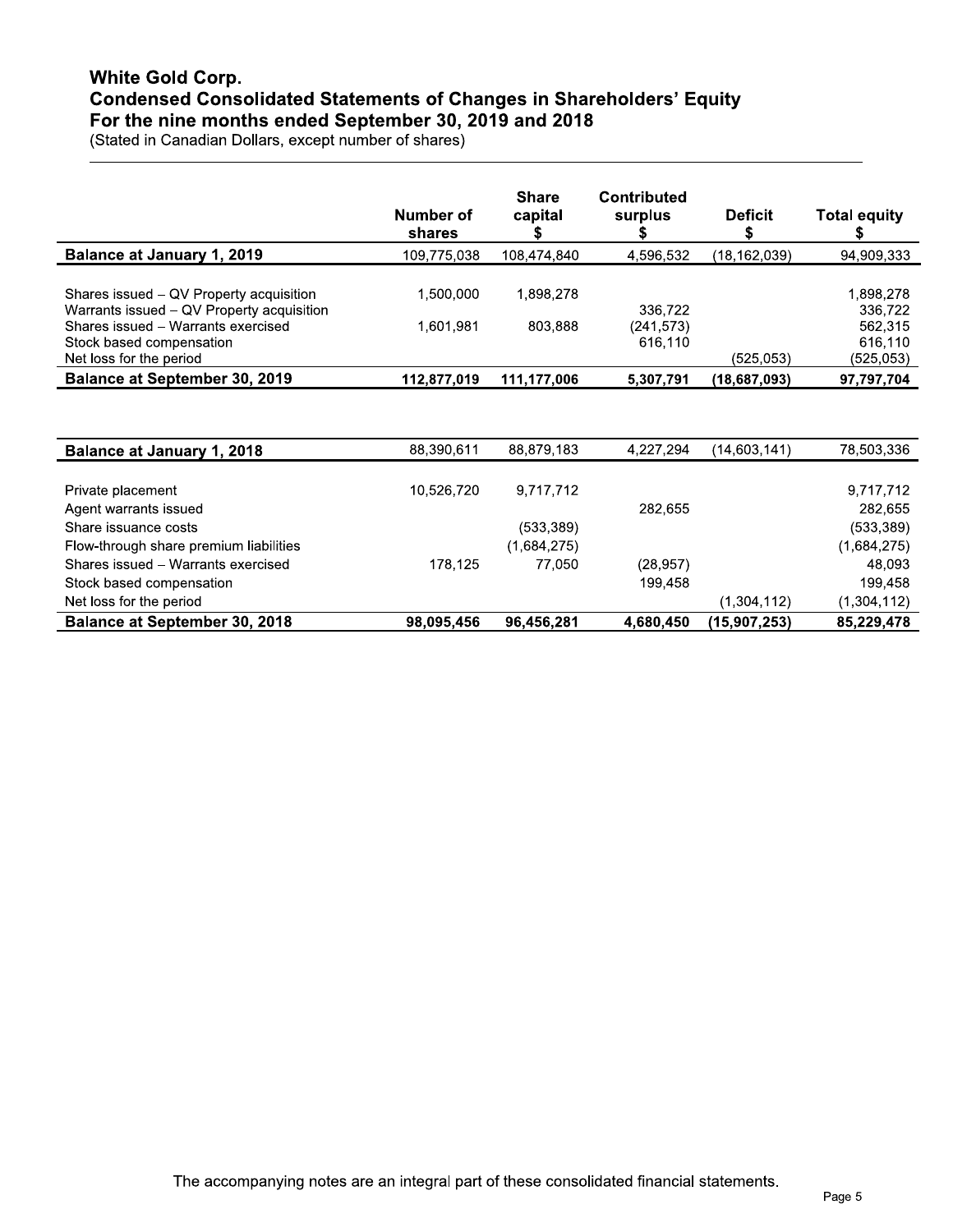# **White Gold Corp. Condensed Consolidated Statements of Cash Flows** For the nine months ended September 30, 2019 and 2018

(Stated in Canadian Dollars)

|                                                                                                         | Nine months ended<br><b>September 30, 2019</b> | Nine months ended<br>September 30, 2018 |
|---------------------------------------------------------------------------------------------------------|------------------------------------------------|-----------------------------------------|
| <b>Operating activities</b>                                                                             |                                                |                                         |
| Net loss for the period                                                                                 | S<br>(525, 053)                                | (1,304,112)<br>\$.                      |
| Items not involving cash                                                                                |                                                |                                         |
| Depreciation                                                                                            | 14,011                                         | 14,011                                  |
| Stock based compensation                                                                                | 616,110                                        | 199,458                                 |
| Accretion expense                                                                                       | 1,283,447                                      | 1,640,048                               |
| Other income - Flow through premium                                                                     | (3,630,117)                                    | (1,638,749)                             |
| Deferred income tax expense (recovery)                                                                  | 60,582                                         | (535, 933)                              |
|                                                                                                         | (2, 181, 021)                                  | (1,625,277)                             |
| Change in non-cash components of working<br>capital                                                     |                                                |                                         |
| Amounts receivables                                                                                     | (293, 878)                                     | (730, 807)                              |
| Prepaid expenses                                                                                        | (1, 255, 743)                                  | (1, 244, 319)                           |
| Accounts payable and accrued liabilities                                                                | (76, 131)                                      | 7,929                                   |
| Due to related parties                                                                                  | 447,123                                        | 918,208                                 |
| Cash used in operating activities                                                                       | (3,359,649)                                    | (2,674,266)                             |
| <b>Investing activities</b><br>Property bonds<br>Exploration and evaluation assets                      | 15,215<br>(10, 482, 802)                       | (10,667,440)                            |
| QV Property acquisition                                                                                 | (375,000)                                      |                                         |
| Cash used in investing activities                                                                       | (10, 842, 587)                                 | (10, 667, 440)                          |
| <b>Financing activities</b>                                                                             |                                                |                                         |
| Net proceeds from exercise of warrants                                                                  | 562,315                                        | 48,093                                  |
| Net proceeds from private placement                                                                     |                                                | 9,466,977                               |
| <b>Cash provided by financing activities</b>                                                            | 562,315                                        | 9,515,070                               |
| Increase (decrease) in cash and cash equivalents<br>Cash and cash equivalents - Beginning of the period | (13,639,923)<br>18,666,298                     | (3,826,636)<br>11,457,964               |
| Cash and cash equivalents - End of the period                                                           | 5,026,375                                      | 7,631,328                               |
| Interest paid<br>Income tax paid                                                                        |                                                |                                         |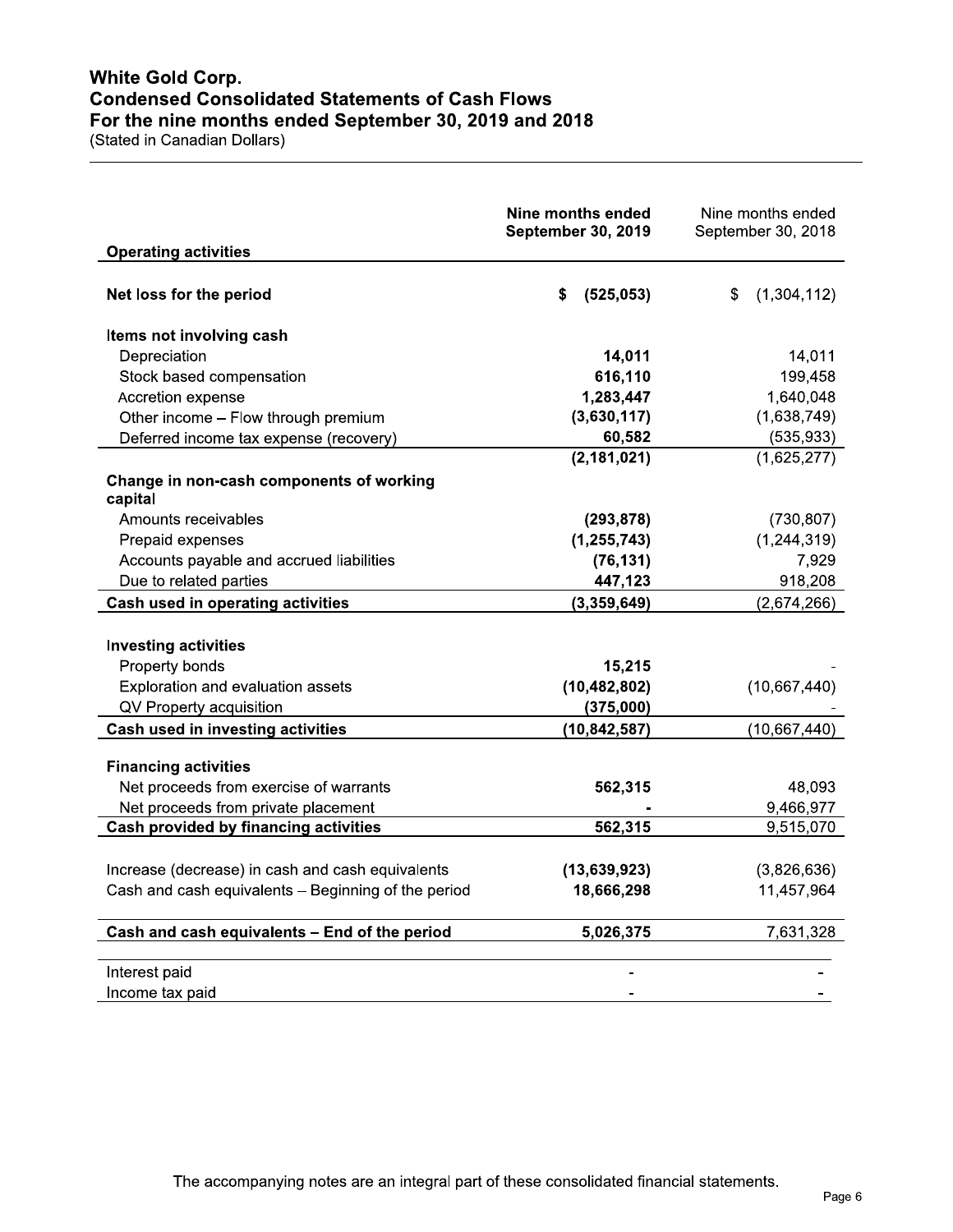# 1. Nature of operations

The Company was incorporated on March 26, 1987 under the provisions of the Company Act of British Columbia and was transitioned to the Business Corporations Act (British Columbia) on September 30, 2005. The Company changed its name to "G4G Capital Corp." on January 23, 2015 and the common shares (the "Common Shares") were traded on the TSX Venture Exchange (the "TSXV") under its symbol "GGC". The Company is classified as a 'Junior Natural Resource-Mining' company.

The Company then changed its name to "White Gold Corp." on December 19, 2016 and in connection with its rebranding, the Company registered to continue its corporate existence in the Province of Ontario.

The Company's head office is located at 82 Richmond Street East, Toronto, Ontario, Canada and the common shares of the Company (the "Common Shares") are listed on the TSX Venture Exchange (the "TSXV") under the symbol "WGO".

White Gold Corp. is in the business of acquiring and exploring mineral properties. As of September 30, 2019, the Company owned several properties in the Yukon's White Gold District in Canada (the "White Gold District"). The properties range from grass roots to more advanced exploration projects and the Company is continuing with exploration activities on its properties.

There has been no determination whether properties held contain mineral resources or mineral reserves that are economically recoverable. The recoverability of valuations assigned to mineral properties is dependent upon the discovery of economically recoverable mineral resources and mineral reserves, confirmation of the Company's interest in the properties, the ability to obtain the necessary financing to complete development, and future profitable production or proceeds from disposition.

The consolidated financial statements were approved by the Board of Directors on November 29, 2019.

# 2. Basis of Presentation

### **Statement of Compliance**

These condensed consolidated interim financial statements were prepared in accordance with International Accounting Standards ("IAS") 34 "Interim Financial Reporting" ("IAS 34") using accounting policies consistent with the International Financial Reporting Standards ("IFRS') as issued by the International Accounting Standards Board ("IASB") and interpretations of the International Financial Reporting Interpretations Committee ("IFRIC").

### **Basis of Presentation**

These consolidated financial statements have been prepared on a historical cost basis, except for financial instruments classified as financial instruments at fair value through profit and loss, which are stated at their fair value. In addition, these consolidated financial statements have been prepared using the accrual basis of accounting except for cash flow information.

#### **Principles of Consolidation**

These consolidated financial statements include the accounts of the Company and its wholly-owned subsidiaries 0814117 BC Ltd. and Selene Holdings Limited Partnership. All inter-company transactions and balances have been eliminated upon consolidation.

#### Use of Estimates

The preparation of consolidated financial statements in conformity with IFRS requires management to make estimates and assumptions which affect the reported amount of the Company's assets, liabilities, expenses, and related disclosures. Assumptions and estimates are based on historical experience, expectations, current trends and other factors that management believes to be relevant at the time at which the Company's consolidated financial statements are prepared.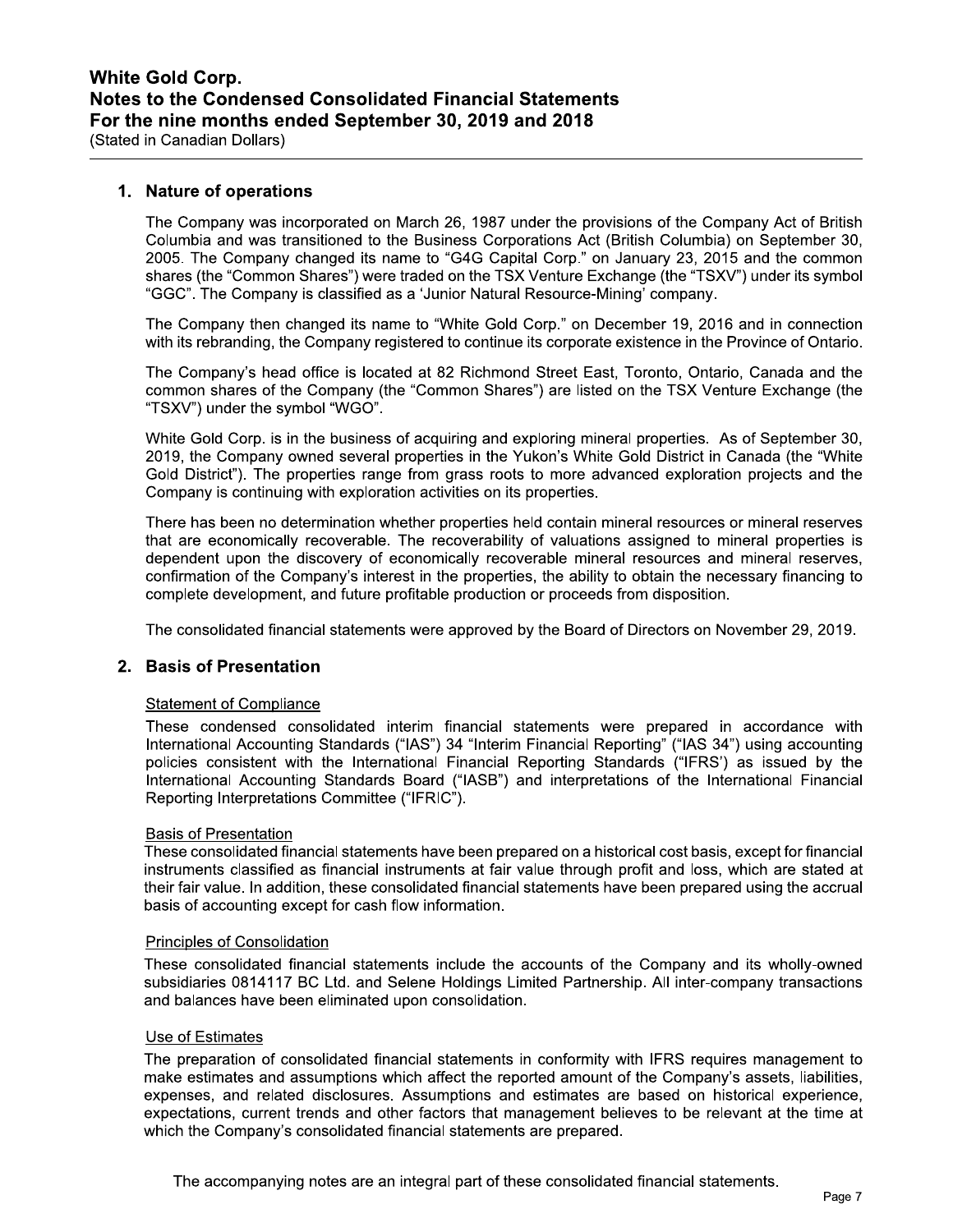# 2. Basis of Presentation (continued)

Management reviews, on a regular basis, the Company's accounting policies, assumptions, estimates and judgments in order to ensure that consolidated financial statements are presented fairly and in accordance with IFRS.

Critical accounting estimates are those that have a significant risk of causing material adjustments and are often applied to matters or outcomes that are inherently uncertain and subject to change. As such, management cautions that future events often vary from forecasts and expectations and that estimates routinely require adjustments. Estimates and assumptions where there is significant risk of material adjustments to assets and liabilities in future accounting periods include the useful lives of equipment, the recoverability of the carrying value of exploration and evaluation assets, the recognition and valuation of provisions for restoration and environmental liabilities, the recognition of contingent liability and advanced royalty and the recoverability and measurement of deferred tax assets and liabilities. Actual results may differ from those estimates and assumptions.

## Use of Judgments

The preparation of consolidated financial statements in accordance with IFRS requires management to make judgments, apart from those involving estimates, in applying accounting policies. The most significant judgments applying to the Company's consolidated financial statements include the assumption regarding economic recoverability and probability of future economic benefits of exploration and evaluation expenditures.

# 3. Significant Accounting Policies

The financial framework and accounting policies applied in the preparation of these unaudited condensed interim consolidated financial statements are consistent with those as disclosed in its most recently completed audited consolidated financial statements for the transitional fiscal year ended December 31, 2018.

#### **Changes in Accounting Policies**

### **IFRS 16 Leases**

In January 2016 the International Accounting Standards Board issued IFRS 16, Leases, which specifies how to recognize, measure, present and disclose leases. The standard provides a single lessee accounting model, requiring lessees to recognize assets and liabilities for all leases unless the lease term is 12 months or less or the underlying asset has a low value. Consistent with its predecessor, IAS 17 the new lease standard continues to require lessors to classify leases as operating or finance. IFRS 16 is to be applied prospectively for annual periods beginning on or after January 1, 2019. As the Company currently has limited exposure to leases, there is currently no material impact expected from the future adoption of the standard.

The adoption of the IFRS 16, Leases has had no material impact on the Company's consolidated financial statements.

### 4. Amounts receivable

The Company has HST recoverable from the Canadian government through its costs incurred to date. No allowance has been recorded, as the amounts have been collected in full subsequent to the balance sheet date.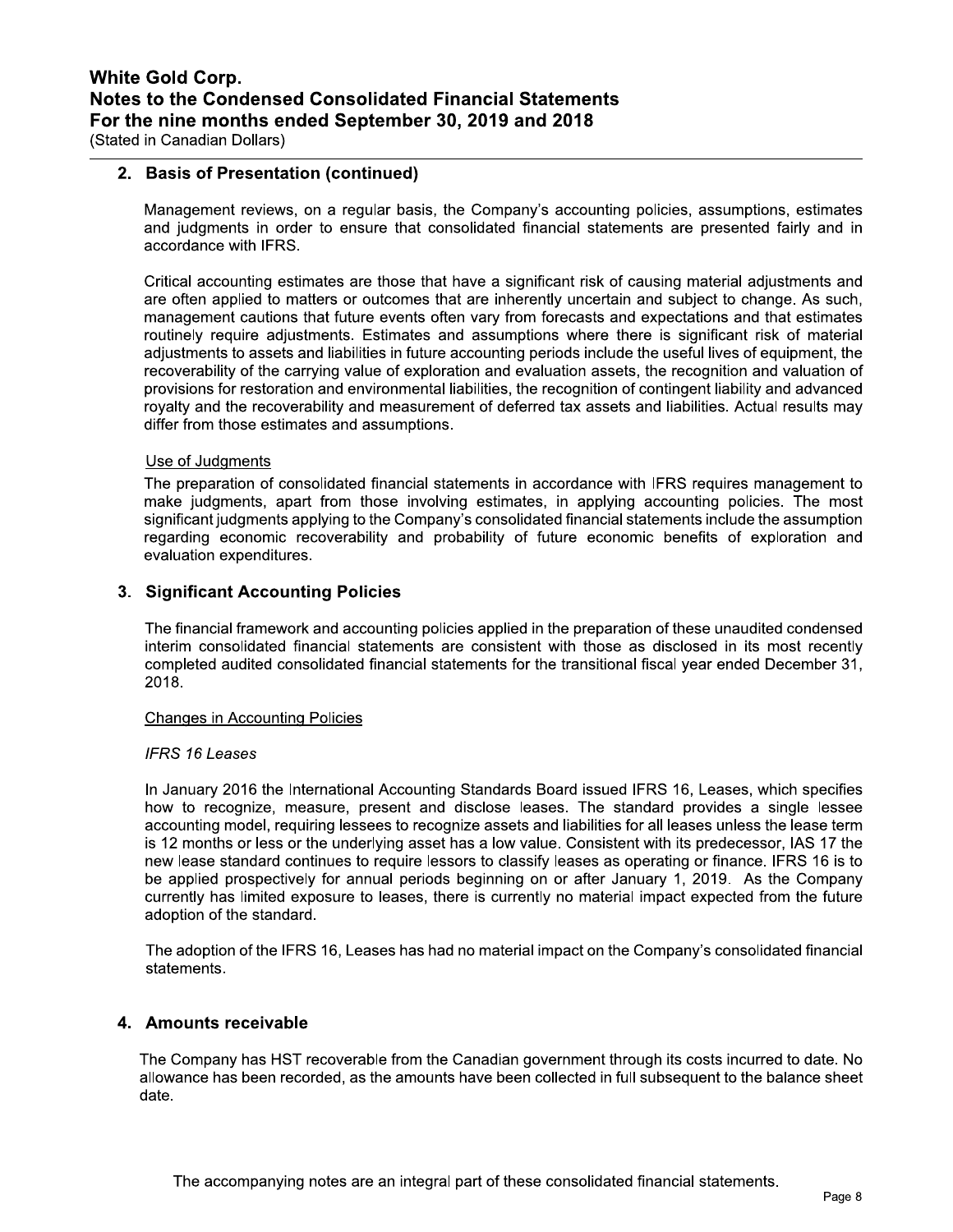**White Gold Corp.** Notes to the Condensed Consolidated Financial Statements For the nine months ended September 30, 2019 and 2018

(Stated in Canadian Dollars)

# 5. Exploration and evaluation assets

|                                  | <b>White Gold</b><br>properties | <b>ARM</b><br>properties | Total             |
|----------------------------------|---------------------------------|--------------------------|-------------------|
| Mineral property cost            |                                 |                          |                   |
| Balance as at December 31, 2016  | 12,647,800<br>S.                | 20,000<br>\$             | 12,667,800<br>\$. |
| Acquisition/Staking/Renewal Cost | 54,755,449                      |                          | 54,755,449        |
| <b>Exploration expenditures</b>  | 10,285,807                      |                          | 10,285,807        |
| Impairment                       |                                 | (20,000)                 | (20,000)          |
| Balance as at December 31, 2017  | \$77,689,056                    | \$                       | 77,689,056<br>\$  |
| Acquisition/Staking/Renewal Cost | 512,647                         |                          | 512,647           |
| <b>Exploration expenditures</b>  | 13,334,116                      |                          | 13,334,116        |
| Balance as at December 31, 2018  | \$91,535,819                    | \$                       | 91,535,819<br>\$  |
| Acquisition/Staking/Renewal Cost | 2,683,741                       |                          | 2,683,741         |
| <b>Exploration expenditures</b>  | 10,409,061                      |                          | 10,409,061        |
| Balance as at September 30, 2019 | \$104,628,621                   | \$                       | 104,628,621<br>S. |

### White Gold Properties (Yukon)

#### Ryan Option

On October 27, 2016, the Company entered into an agreement granting it the option (the "Option") to purchase 21 properties (the "Properties"), comprising approximately 12,301 quartz claims (the "Claims") located in the White Gold District from Shawn Ryan and Wildwood Exploration Inc., a corporation wholly owned by Mr. Ryan, a director and officer of the Company ("Wildwood"). The Claims are grouped in six project areas covering various prospective geological terrain in the White Gold District. The Properties represent all of Mr. Ryan's precious metal interests located in the White Gold District that are not in a current joint venture with third parties.

On December 13, 2016 White Gold Corp. completed the exercise of its option and acquired the claims across the 21 properties. Specifically, on October 28, 2016 the Company issued 1,000,000 shares (at fair value of \$0.71 per share) and paid cash of \$500,000 and on December 13, 2016 the Company issued 6,000,000 shares (at fair value of \$1.14 per share) and paid cash of \$3,000,000 and the company reimbursed \$40,000 for staking costs, completing the option payment requirements. An additional legal expenditure of \$10,560 has also been capitalized as acquisition costs directly related to acquisition of these properties.

The Properties are subject to a 2% net smelter royalty ("NSR") which will also be payable on each quartz claim staked by the Company (or any subsidiary or affiliate) in a specified area of influence during the five year period following October 27, 2016, of which 1% will be payable to Mr. Ryan and 1% is payable to a related party.

#### Kinross acquisition

On June 14, 2017 the Company successfully completed the acquisition of entities holding the White Gold. Black Fox, JP Ross, Yellow, and Battle properties (the "White Gold Properties") from Kinross Gold Corporation ("Kinross") for \$10 million in cash, the issuance to Kinross of 17.5 million common shares of the Company (at the value of \$2.10 per share) and up to \$15 million in deferred milestone payments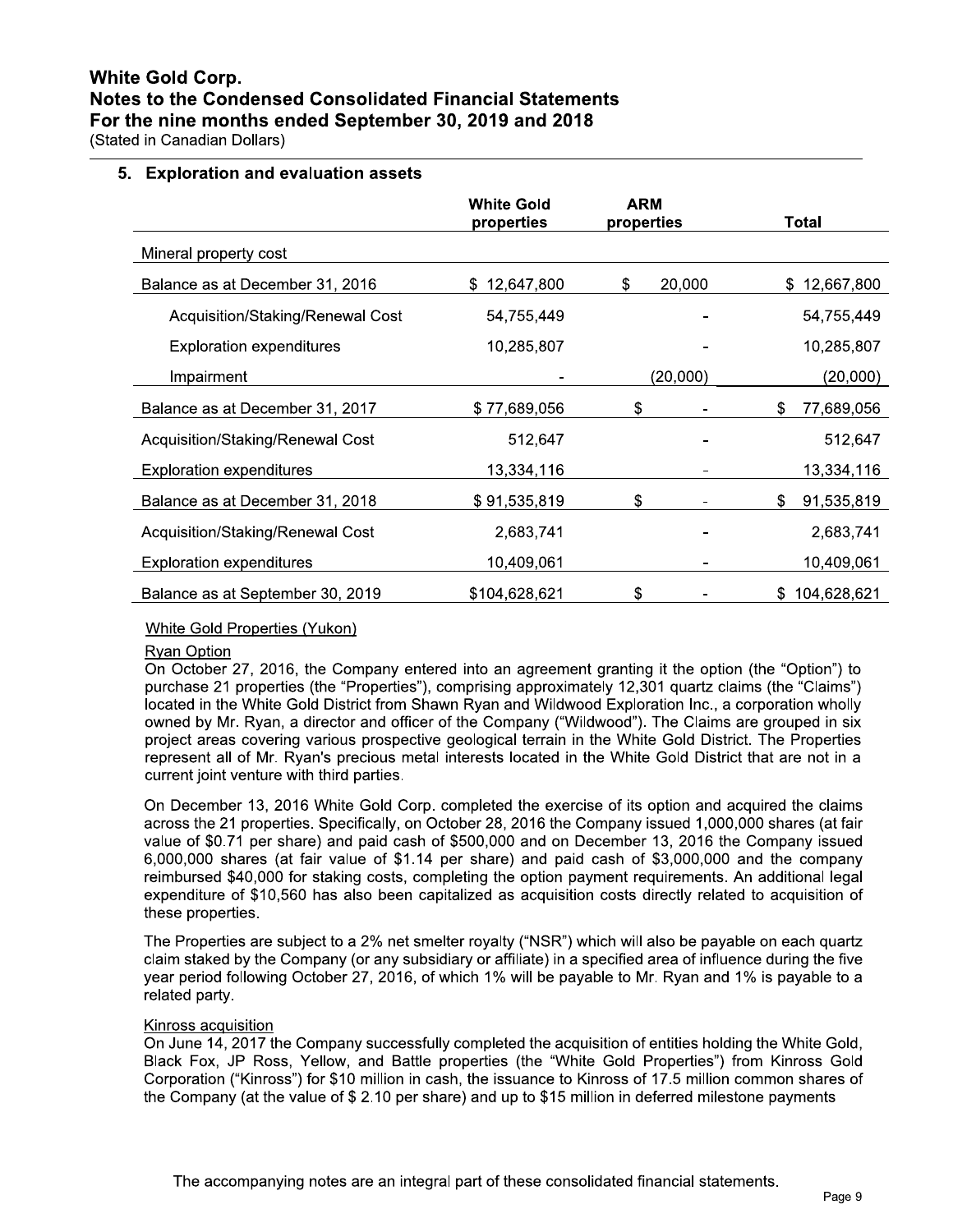## 5. Exploration and evaluation assets (continued)

specifically related to the advancement of the White Gold Properties (the "Acquisition"). Total expenditures of \$1,032,756, which includes legal fees, due diligence fee and financial advisory fees, has also been capitalized as acquisition costs directly related to acquisition of these properties.

The acquisition of the entities holding the White Gold Properties does not constitute a business combination because these entities do not meet the definition of a business under IFRS 3 Business Combination. As a result, under IFRS, the transaction is being measured at cash paid and the fair value of equity consideration issued to acquire these entities.

The value of net identified assets of these entities acquired in the acquisition is set out as follows:

| White Gold Properties            | 46.749.995 |
|----------------------------------|------------|
| Trade and other payables         | (89,096)   |
| Net identifiable assets acquired | 46,660,899 |
|                                  |            |
| Consideration                    | 46,660,899 |
| Net identifiable assets acquired | 46,660,899 |
| Unidentifiable assets acquired   |            |

Key estimates on the valuation of the Kinross "White Gold Properties" ("Former Kinross Properties") were made using discounted cash flow model of the contingent consideration and advance royalty including a discount rate of 25% for the \$15 million in deferred milestone payments and 25% discount rate for advance royalty payments. The milestone payments were originally estimated to commence in 2020 with production starting in 2025. The amounts included as part of the asset acquisition noted above are \$6,242,582 & \$383,003 for the milestone payments and advance royalty, respectively.

Certain of the Former Kinross Properties, consolidated into The White Gold Properties (Yukon), are subject to two annual advance royalty payments in the amount of \$100,000 and \$30,000, respectively, that are payable each year until the commencement of commercial production; these advanced royalty payables will be deducted from the pre-existing net smelter return royalties equal to 4%, 2% and 2%, respectively, each relating to different claims and each subject to different reduction options. The 4% net smelter return royalty can be reduced to 1% by making payments as follows: 1% (from 4% to 3%) by paying \$2,000,000; 1% (from 3% to 2%) by paying \$3,000,000; 1% (from 2% to 1%) by paying \$5,000,000. Furthermore, if either mineral reserves, measured mineral resources or indicated mineral resources are located on certain claims comprising the Former Kinross Properties and are disclosed in an NI 43-101 technical report then the Company will be obligated to pay a royalty equal to \$1.00 per gold ounce (using a cut off of 0.5g/t). Each of these royalties is held by an officer and director of the Company.

### **ARM Properties (Yukon)**

On February 2, 2015, the Company entered into a definitive earn-in option and joint agreement ("Ryan Gold Agreement") with Ryan Gold Corp ("Ryan Gold"). The Ryan Gold Agreement provides that the Company can earn a 60% right, title and interest in and to the ARM claims ("Ryan Gold Option"), consisting of 544 contiguous mining claims located in the Whitehorse Mining District east of Kluane Lake's Talbot Arm, Yukon (the "ARM Claims"). The Ryan Gold Agreement was eventually assumed by a company called Strikepoint Gold Inc. ("Strikepoint").

During the year ended December 31, 2017, the Company has terminated the Ryan Gold Agreement by making a payment to Strikepoint of \$39,690 with no further obligation.

### Property bonds

Property bonds are cash deposits pledged to the Province of B.C. The bonds mature and roll over every year until the Company is released from its property bonds.

### **IGO Properties**

On October 15, 2018 the Company completed an acquisition from Independence Gold Corp. ("IGO") of the Flow, Work Creek and Henderson property claims for \$35,000 cash and 160,000 common shares of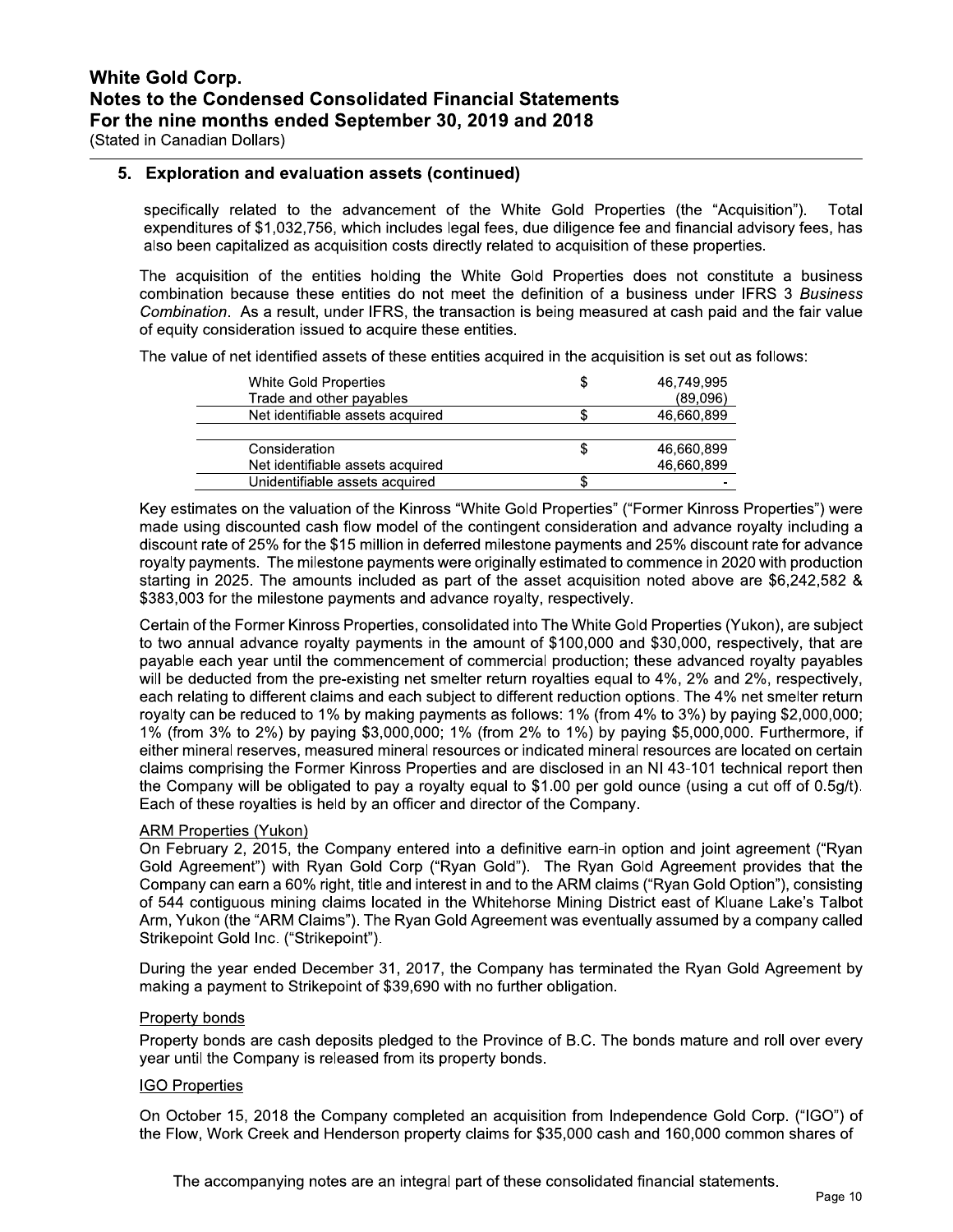# 5. Exploration and evaluation assets (continued)

the Company. Under the terms of the agreements to acquire the Properties, IGO will maintain: (i) a 1.0% NSR royalty over the claims comprising the Henderson property, which can be purchased by the Company at any time for \$2,000,000; and (ii) a 1.0% NSR royalty over the claims comprising the Flow/Work Creek property, which can be purchased by the Company at any time for \$1,000,000.

### QV Property

On March 1, 2019 the Company completed an acquisition from Comstock Metals Ltd. of the QV Gold Project. The property is comprised of 16,335 hectares (40,000 acres) in the Yukon's White Gold District, received in exchange for payment of \$375,000 cash and the issuance of 1,500,000 common shares of the Company and 375,000 share purchase warrants. Each Warrant will be exercisable to acquire one additional common share of the Company for a period of three vears at an exercise price of \$1.50. The property is subject to a 2.0% underlying net smelter return royalty (NSR), of which 1.0% may be purchased for \$2,500,000. Annual cash advance payments of \$25,000, deductible against the royalty, are payable until commencement of commercial production.

# 6. Related Party Transactions

Compensation of key management consists of the Board of Directors, CEO & President and CFO. Key management compensation which included cash & vesting accrual impacts of stock-based compensation. for the three months ended September 30, 2019 was  $$168,106 ($105,022 - September 30, 2018)$ .

During the nine months ended September 30, 2019, the Company also incurred the following related party transactions:

Ground Truth Exploration Inc., Dawson City, YT ("Ground Truth"), designed and managed all exploration work completed by the Company for total billing in the nine months ending September 30, 2019 of  $$10,107,926$  (\$10,667,441 – September 30, 2018). Ground Truth is controlled by the spouse of a director of the Company. At September 30, 2019, \$526,404 of due to related parties was payable and accrued to Ground Truth  $(\$3,035,013 - September 30, 2018)$ . A deposit of  $\$1,147,947$  is held by Ground Truth for work to be performed in 2019, to be applied against future amounts payable  $(\$1,209,767 - September$ 30, 2018).

\$180,000 in Office, Rent and Administration fees (\$180,000 – September 30, 2018) was paid and accrued to a company of which an officer is an officer and director of the Company.

\$240,000 (\$210,000 – September 30, 2018) was paid as compensation for consulting services rendered by a shareholder, who is also the beneficial owner receiving the royalty on the properties under the original Ryan Option.

The current portion of the advance royalty payments of  $$117,769$  (\$123,145 - September 30, 2018) on the Former Kinross Properties, and \$23,503 (\$23,503 - September 30, 2018) on the QV Property respectively, are due to an officer and director of the Company.

All related party transactions are in the normal course of operations and have been measured at the agreed to amounts, which is the amount of consideration established and agreed to by the related parties.

#### Summary of Due to Related Parties as below:

| Current portion of Advance Royalty payable on Former Kinross Properties [Note 8] | \$128.839  |
|----------------------------------------------------------------------------------|------------|
| Current portion of Advance Royalty payables on QV Property [Note 8]              | 23.503     |
| Accounts payable & Accrued liabilities to Ground Truth                           | \$526,404  |
| Total                                                                            | \$ 678.746 |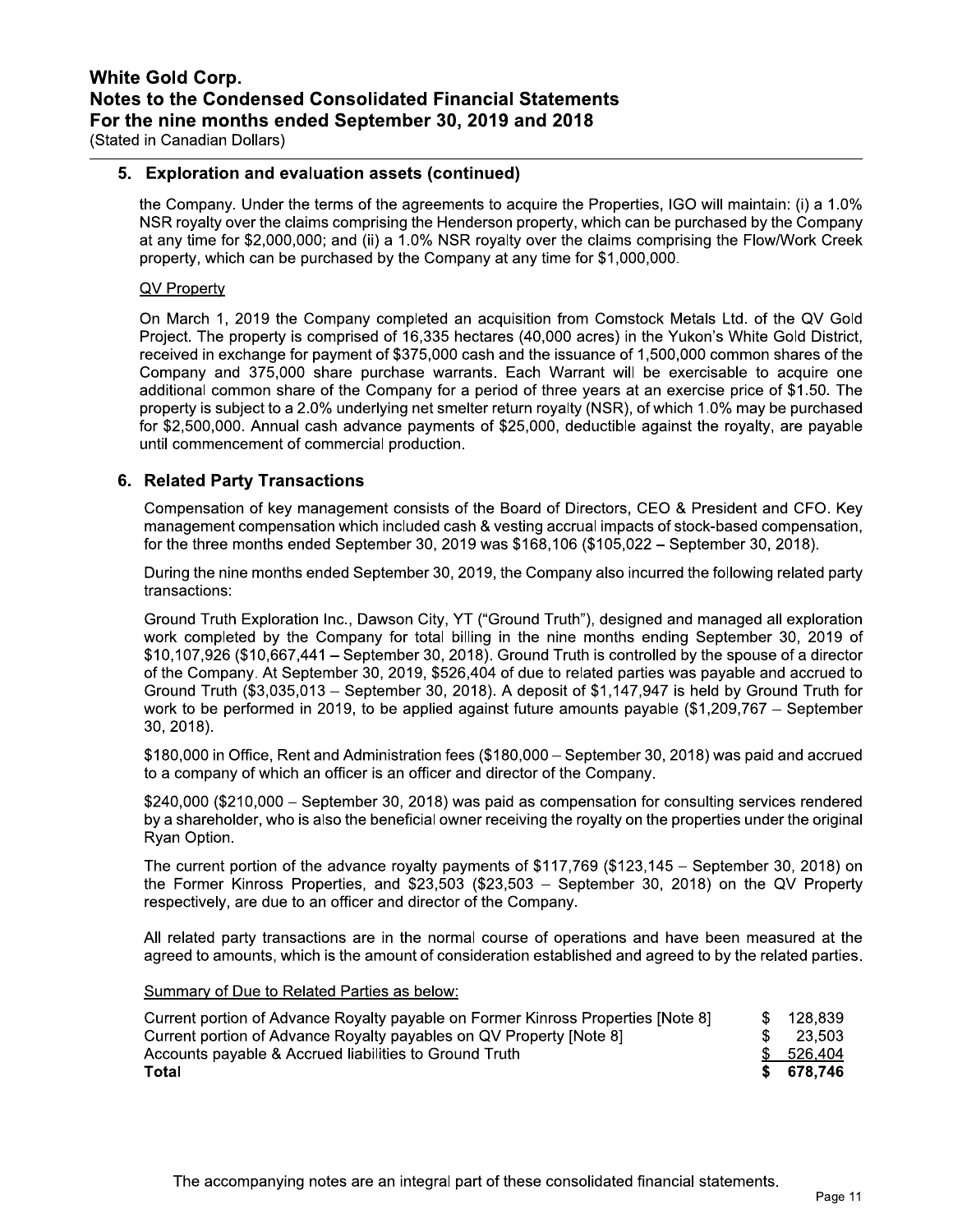## 7. Share Capital

#### Authorized share capital

At September 30, 2019, the authorized share capital consisted of an unlimited number of common shares without par value.

#### **Common Shares Issued**

[a] On March 21, 2017, the Company closed a brokered private placement of 5,555,500 Common Shares, issued on a flow-through basis, at a price of \$1.80 per Common Share, for aggregate gross proceeds of approximately \$10.0-million (the "2017 Flow-Through Private Placement"). In connection with the 2017

Flow-Through Private Placement, Agnico Eagle Mines Limited ("Agnico") maintained its approximate 19.93% interest in the Company. The Company also issued 305,552 agent warrants with an exercise

price of \$1.70 per Common Share for a period of two years from the closing date of the 2017 Flow-Through Private Placement with fair value of \$325,506. Cash fee of \$550,000 and legal fees of \$141,307 were paid in relation to the private placement. A flow-through share premium liability of \$1,166,655 was recorded in connection with this private placement. As of September 30, 2019, the remaining premium liability resulted from un-spent exploration expenditures was \$nil and a total amount of deferred income tax recovery of \$nil has been recognized as income to operations in prior periods.

[b] On June 14, 2017 the Company completed a non-brokered private placement with Agnico pursuant to which Agnico, in order to maintain its pro rata ownership interest in the Company, subscribed for 4,356,000 common shares of the Company at a price of \$2.01 per common share, for gross proceeds to the Company of \$8,755,560. Legal fees of \$21,000 were paid in relation to the private placement. Agnico has the right to participate in any future equity offerings by the Company in order to maintain its proportionate interest in the Company and to nominate one person to the board of directors of the Company.

[c] On June 14, 2017 the Company issued 17.5 million common shares at a fair value price of \$2.10 per share to Kinross Gold Corporation as partial consideration for the acquisition of entities holding the White Gold, Black Fox, JP Ross, Yellow, and Battle properties (the "White Gold Properties"). Kinross has the right to participate in any future equity offerings by the Company in order to maintain its proportionate interest in the Company and to nominate one person to the board of directors of the Company.

[d] During the year ended December 31, 2017, 253,125 common shares were issued from warrants exercised at \$0.27 per common shares with fair value of \$17,683 being reallocated from contributed surplus to share capital.

[e] On July 5, 2018 the Company completed a brokered private placement of 10,526,720 common shares issued on a flow-through basis, at a price of \$0.95 per share, all for aggregate gross proceeds of \$10,000,367 (the "2018 Flow-Through Private Placement"), and Agnico and Kinross maintained their proportional interest in the Company. The Company also issued 631,603 agent warrants in connection with the private placement with fair value of \$282,655 and granted 3,250,000 options to directors, officers, employees and consultants of the company, each with an exercise price of \$0.95 per Common Share. Cash fee of \$440,023 and legal fees and expenses of \$83,200 were paid in relation to the private placement. A flow-through share premium liability of \$1,684,275 was recorded in connection with this private placement.

As of September 30, 2019, the remaining premium liability resulted from un-spent exploration expenditures was \$nil and a total amount of deferred income tax recovery of \$3,900,000 has been recognized as income to operations in prior periods.

[f] On October 15, 2018 the Company completed an acquisition from Independence Gold Corp. ("IGO") of the Flow, Work Creek and Henderson property claims for \$35,000 cash and issued 160,000 common shares of the Company for fair value of \$276,800.

The accompanying notes are an integral part of these consolidated financial statements.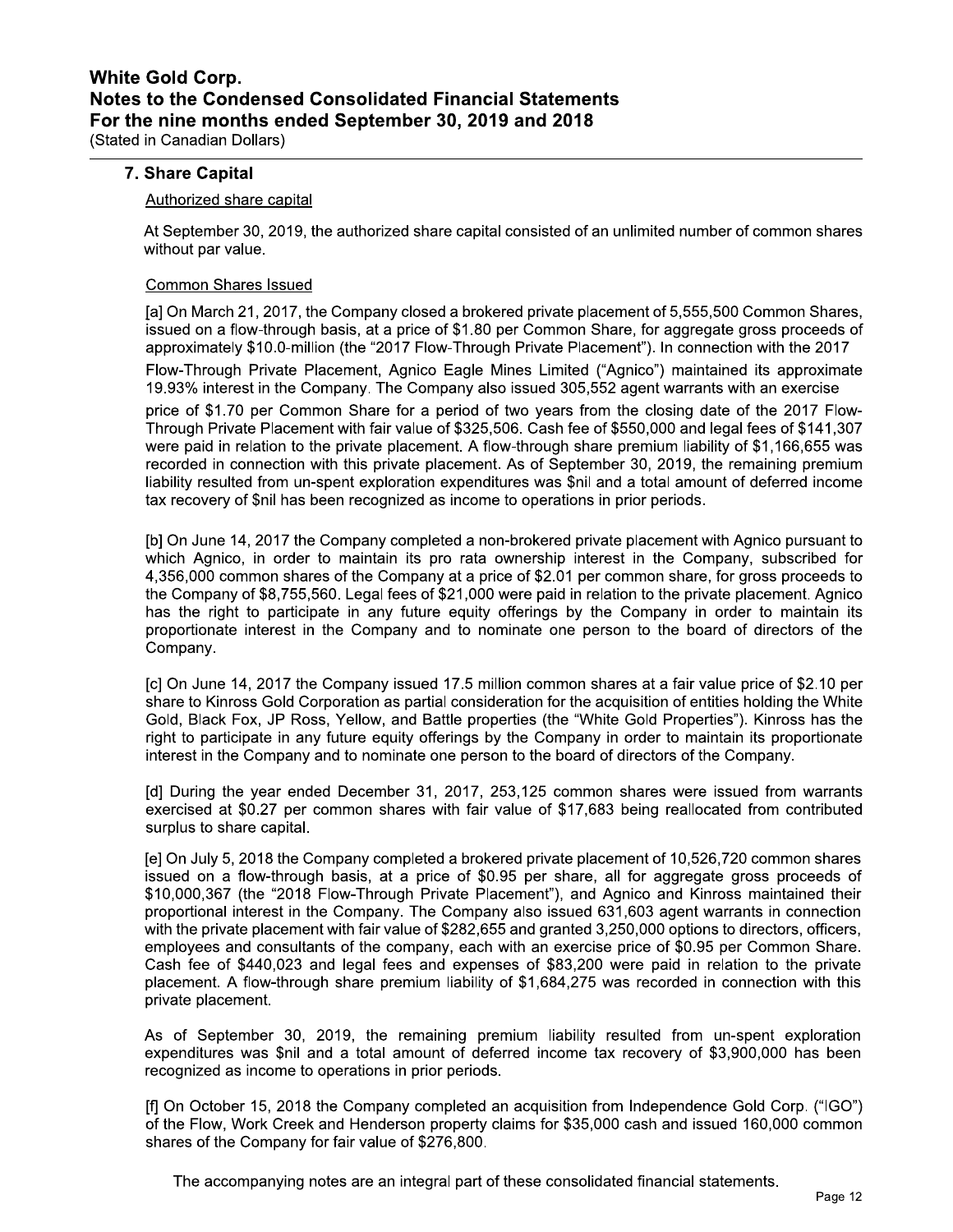# 7. Share Capital (continued)

[g] On November 8, 2018 the Company completed a transaction consisting of the sale of 5,000,000 flowthrough Common Shares issued at a price of \$2.00 per share for aggregate gross proceeds of approximately \$10,000,000, and a concurrent private placement consisting of the sale of 3,333,332

Common Shares at a price of \$1.50 per Common Share for aggregate gross proceeds of approximately \$5,000,000. Agnico and Kinross maintained their approximate 19.6% interest in the Company respectively. The Company also issued 300,000 broker warrants in connection with the private placement with fair value of \$142,648, each with an exercise price of \$2.00 per Common Share. Cash fee of \$750,000 and legal fees and expenses of \$222,604 were paid in relation to the private placement. A flowthrough share premium liability of \$3,900,000 was recorded in connection with this private placement.

As of September 30, 2019, the remaining premium liability resulted from un-spent exploration expenditures was \$nil and for the nine months ending September 30, 2019 a total amount of deferred income tax recovery of \$3,630,117 was recognized as income to operations.

[h] During the year ended December 31, 2018, 2,364,375 common shares were issued from warrants exercised at an average of \$0.51 per common share, with fair value of \$622,886 being reallocated from contributed surplus to share capital respectively.

[i] On March 1, 2019 the Company completed an acquisition from Comstock Metals Ltd. of the QV Gold Project. The property is comprised of 16,335 hectares (40,000 acres) in the Yukon's White Gold District, received in exchange for payment of \$375,000 cash and the issuance of 1,500,000 common shares of the Company and 375,000 share purchase warrants. Each Warrant will be exercisable to acquire one additional common share of the Company for a period of three years at an exercise price of \$1.50. The property is subject to a 2.0% underlying net smelter return royalty (NSR), of which 1.0% may be purchased for \$2,500,000. Annual cash advance payments of \$25,000, deductible against the royalty, are payable until commencement of commercial production.

[j] During the three months ended March 31, 2019, 326,981 common shares were issued from warrants exercised at an average of \$0.66 per common share, with fair value of \$97,663 being reallocated from contributed surplus to share capital respectively.

[k] During the three months ended June 30, 2019, 425,000 common shares were issued from warrants exercised at an average of \$0.27 per common share, with fair value of \$28,080 being reallocated from contributed surplus to share capital respectively.

[I] During the three months ended September, 2019, 850,000 common shares were issued from warrants exercised at an average of \$0.27 per common share, with fair value of \$79,560 being reallocated from contributed surplus to share capital respectively.

#### Loss per share

Basic loss per share is computed using the weighted average number of common shares outstanding during the period. The treasury stock method is used for the calculation of diluted loss per share. Stock options and warrants are dilutive when the average market price of the common shares during the period exceeds the exercise price of the options and warrants.

As the Company has recorded a loss in each of the periods presented, basic and diluted loss per share are the same since the exercise of warrants or options is anti-dilutive.

#### **Stock Options**

The Company has a stock option plan whereby it may grant options to its directors, officers and employees at exercise prices determined by the Board.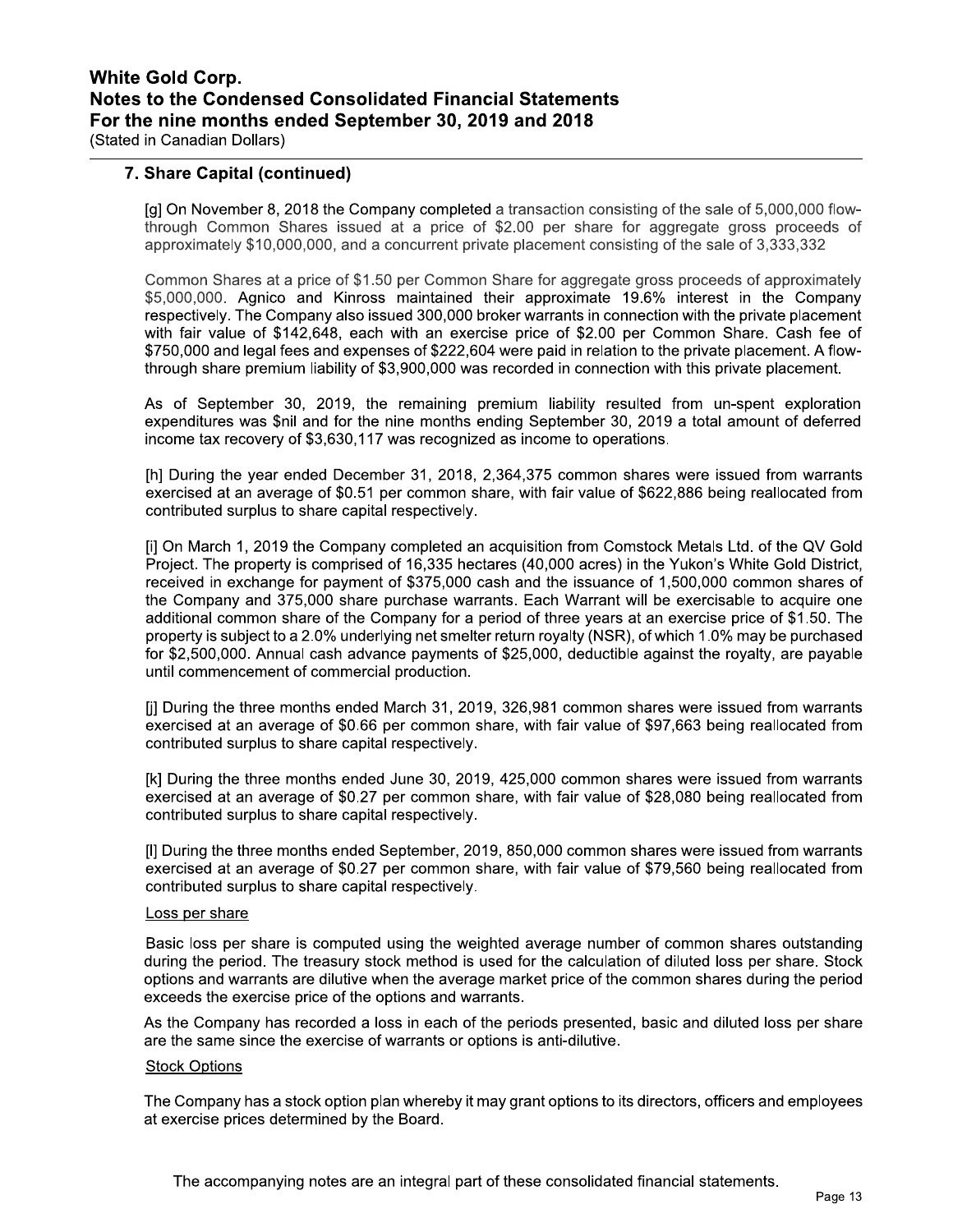# 7. Share Capital (continued)

On September 27, 2016, the company issued a total of 2,370,000 options to purchase common shares of the Company and granted them to directors, officers, employees and consultants at an exercise price of \$0.40 per share, expiring on September 27, 2021. 25% of these options vest one year after the date of grant and 25% of the grant on each of the following one-year anniversaries.

On July 5, 2018, the company issued 3,250,000 options and granted them to directors, officers, employees and consultants at an exercise price of \$0.95 per share, expiring on July 5, 2023. 25% of these options vest one year after the date of grant and 25% of the grant on each of the following one-year anniversaries.

Total share-based compensation of \$207,632 was accrued for using graded vesting method and was charged to the statement of operations and comprehensive loss for the three months ended September 30, 2019 (\$66,296 – September 30, 2018). The accrual was measured using the fair value of options calculated as below with the following table summarizes the continuity of the Company's stock options at September 30, 2019:

| Outstanding    |                            |                                                          |                                       |                     | <b>Exercisable</b>                    |
|----------------|----------------------------|----------------------------------------------------------|---------------------------------------|---------------------|---------------------------------------|
| Exercise price | Number of<br><b>Shares</b> | Weighted<br>average<br>remaining<br>contractual<br>vears | Weighted<br>average<br>exercise price | Number of<br>shares | Weighted<br>average<br>exercise price |
| \$0.40         | 2,370,000                  | 2.00                                                     | \$0.40                                | 1,777,500           | \$0.40                                |
| \$0.95         | 3,250,000                  | 4.00                                                     | \$0.95                                | Nil                 | \$0.95                                |

The fair value of these options was estimated using the Black-Scholes model on the date of measurement. The model requires the use of assumptions, and historical data has been used in setting these assumptions. The options were valued at a total of \$2,897,378 using the following assumptions at the issuance date:

| Issue              | Number of<br>Options | Exercise<br>price<br>$($ \$) | Market<br>price at<br>issue<br>(\$) | Expected<br>Volatility<br>$(%)$ *[1] | Risk-free<br>interest<br>rate<br>(%) | Expected<br>life<br>(Years) | Expected<br>Forfeiture<br>$\frac{1}{2}$ | Dividend<br>yield<br>(9) | Fair value of<br>Options<br>(\$) |
|--------------------|----------------------|------------------------------|-------------------------------------|--------------------------------------|--------------------------------------|-----------------------------|-----------------------------------------|--------------------------|----------------------------------|
| September 27, 2016 | 2.370.000            | 0.40                         | 0.40                                | 138                                  | 0.53                                 | 5.00                        | $\blacksquare$                          | -                        | 832,380                          |
| July 5, 2018       | 3.250.000            | 0.95                         | 0.79                                | 118                                  | 1.90                                 | 5.00                        | ٠                                       | $\overline{\phantom{0}}$ | 2.064.998                        |

\*[1] Based on historical volatility of the Company's publicly traded shares.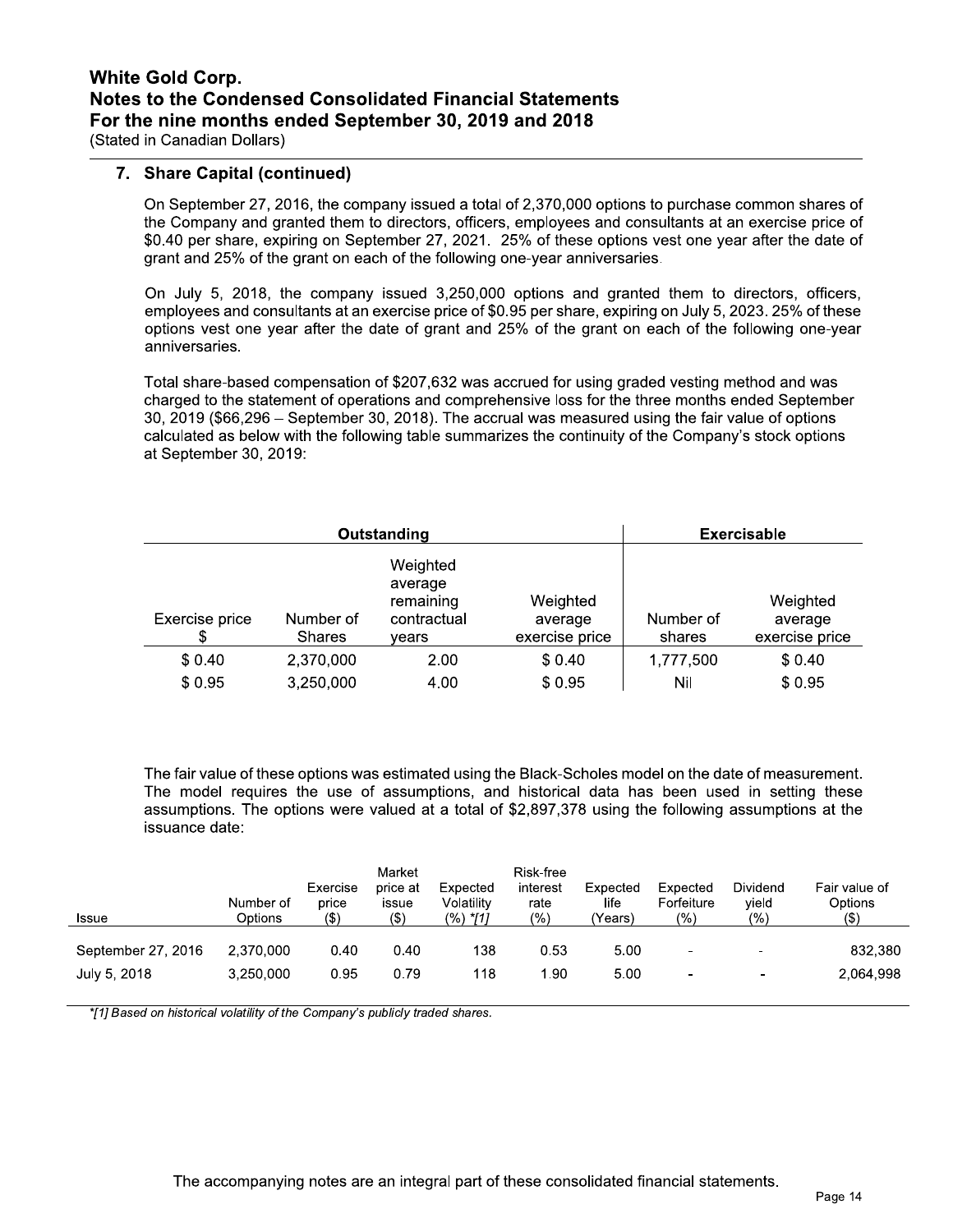# **White Gold Corp.** Notes to the Condensed Consolidated Financial Statements For the nine months ended September 30, 2019 and 2018

(Stated in Canadian Dollars)

# 7. Share Capital (continued)

**Warrants and Agent Warrants** 

|                                         | <b>Number of</b><br><b>Warrants</b>                                                                                                                                                                           | Average<br><b>Exercise</b><br>price | <b>Fair Value</b> | <b>Expiry Date</b> |
|-----------------------------------------|---------------------------------------------------------------------------------------------------------------------------------------------------------------------------------------------------------------|-------------------------------------|-------------------|--------------------|
| Balance at December 31, 2016            | 15,605,000                                                                                                                                                                                                    | \$0.31                              | \$1,866,098       |                    |
| Agent warrants issued March 21, 2017    | 305,552                                                                                                                                                                                                       | \$1.70                              | 325,506<br>\$     | March 21, 2019     |
| Warrants exercised                      | (253, 125)<br>\$0.27<br>15,657,427<br>\$0.33<br>631,603<br>\$0.95<br>300,000<br>\$2.00<br>(2,364,375)<br>\$0.51<br>\$0.41<br>14,224,655<br>375,000<br>\$1.50<br>(305, 552)<br>\$1.70<br>\$0.35<br>(1,601,981) |                                     | 17,683)<br>(\$    |                    |
| <b>Balance at December 31, 2017</b>     |                                                                                                                                                                                                               |                                     | \$2,173,921       |                    |
| Agent warrants issued July 5, 2018      |                                                                                                                                                                                                               |                                     | \$<br>282,655     | July 5, 2020       |
| Agent warrants issued November 18, 2018 |                                                                                                                                                                                                               |                                     | \$<br>142.648     | November 18, 2020  |
| Warrants exercised                      |                                                                                                                                                                                                               |                                     | (\$622,886)       |                    |
| <b>Balance at December 31, 2018</b>     |                                                                                                                                                                                                               |                                     | \$1,976,338       |                    |
| Warrants issued March 1, 2019           |                                                                                                                                                                                                               |                                     | \$<br>336,722     | March 1, 2022      |
| Warrants expired                        |                                                                                                                                                                                                               |                                     | 325,506)<br>(     |                    |
| Warrants exercised                      |                                                                                                                                                                                                               |                                     | (\$217,003)       |                    |
| <b>Balance at September 30, 2019</b>    | 12,692,122                                                                                                                                                                                                    | \$0.37                              | \$1,770,551       |                    |

The fair value of the warrants and agent warrants were estimated on the date of measurement. The Black Scholes assumptions are as follows at the measurement date: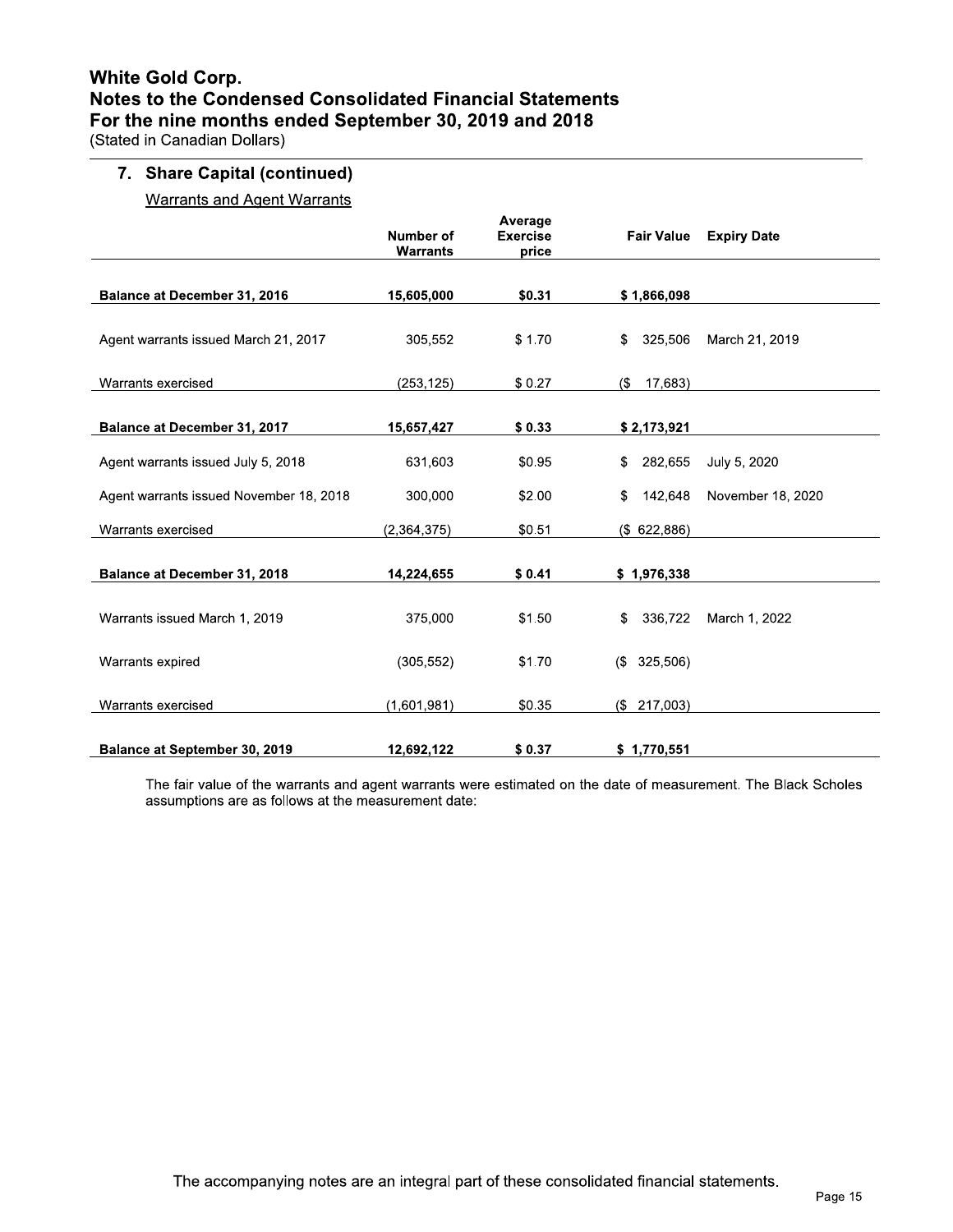# 7. Share Capital (continued)

| Issue                                      | Number of<br>Warrants | Exercise<br>price $(\$)$ | Market<br>price $(\$)$ | Expected<br>Volatility<br>(%) [1] | Risk-free<br>interest<br>rate $(\%)$ | Expected<br>life (years) | <b>Dividend</b><br>yield $(\%)$ | Fair value of<br>warrants |
|--------------------------------------------|-----------------------|--------------------------|------------------------|-----------------------------------|--------------------------------------|--------------------------|---------------------------------|---------------------------|
| Private Placement<br>October 27, 2016 [2]  | 15,000,000            | 0.27                     | 0.92                   | 138                               | 0.75                                 | 3.00                     | $\overline{\phantom{0}}$        | \$1,407,890               |
| <b>Agent Warrants</b><br>December 13, 2016 | 605,000               | 1.20                     | 1.14                   | 138                               | 0.75                                 | 2.00                     |                                 | \$<br>458,208             |
| <b>Agent Warrants March</b><br>21, 2017    | 305,552               | 1.70                     | 1.59                   | 140                               | 0.79                                 | 2.00                     | $\overline{\phantom{0}}$        | \$<br>325,056             |
| <b>Agent Warrants</b><br>July 5, 2018      | 631.603               | 0.95                     | 0.79                   | 118                               | 1.90                                 | 2.00                     | $\qquad \qquad \blacksquare$    | \$<br>282,655             |
| <b>Agent Warrants</b><br>November 18, 2018 | 300,000               | 2.00                     | 1.22                   | 96                                | 2.33                                 | 2.00                     | $\blacksquare$                  | \$<br>142,648             |
| Warrants<br>March 1, 2019                  | 375,000               | 1.50                     | 1.49                   | 96                                | 1.77                                 | 3.00                     | $\overline{\phantom{0}}$        | \$<br>336,722             |

[1] Based on historical Volatility.

[2] As the warrants were issued as part of the unit offering, the fair value was prorated between shares and warrants, using relative fair values.

# 8. Contingent liability & Advance royalties

Key estimates on the valuation of the Kinross "White Gold Properties" were made using discounted cash flow model of the contingent consideration including a discount rate of 25% for the \$15 million in deferred milestone payments and 25% discount rate for advance royalty payments. In the year ended December 31, 2018 management revised the original estimated commencement dates of each milestone, to the dates listed in the below table. The terms of the deferred payments are summarized as follows:

Milestone 1: payable upon announcement of a Preliminary Economic Assessment; Milestone 2: payable upon announcement of a Feasibility Study on the requisite properties; and Milestone 3: payable upon announcement of a positive construction decision.

**Contingent liability** 

 $\mathsf{s}$ 

7,838,204

### **Contingent Liability**

|             | Estimated<br>commencement | Gross       | Fair Value as at<br><b>September 30, 2019</b> |  |  |
|-------------|---------------------------|-------------|-----------------------------------------------|--|--|
| Milestone 1 | Year 2021                 | \$5,000,000 | \$<br>3.642.818                               |  |  |
| Milestone 2 | Year 2023                 | \$5,000,000 | S<br>2.331.403                                |  |  |
| Milestone 3 | Year 2024                 | \$5,000,000 | S<br>.863.983                                 |  |  |

### **Advance Royalty**

### - White Gold Properties

|                   | <b>Estimated</b><br>remaining<br>payment<br>period | Remaining<br>gross<br>payments | <b>Accretion</b><br><b>Expense</b> | Carrying<br>Value | Current<br>Portion | Long-term<br><b>Portion</b> |
|-------------------|----------------------------------------------------|--------------------------------|------------------------------------|-------------------|--------------------|-----------------------------|
| Advance Royalty - |                                                    |                                |                                    |                   |                    |                             |
| \$30,000          | 2020-2024                                          | \$120,000                      | \$5,042                            | \$109,292         | \$31,187           | \$78,105                    |
| Advance Royalty - |                                                    |                                |                                    |                   |                    |                             |
| \$100,000         | 2019-2024                                          | \$700,000                      | \$18,601                           | \$362.511         | \$97.652           | \$264,858                   |
| Total             |                                                    |                                | \$23,643                           | \$471,803         | \$128,839          | \$342,964                   |

The accompanying notes are an integral part of these consolidated financial statements.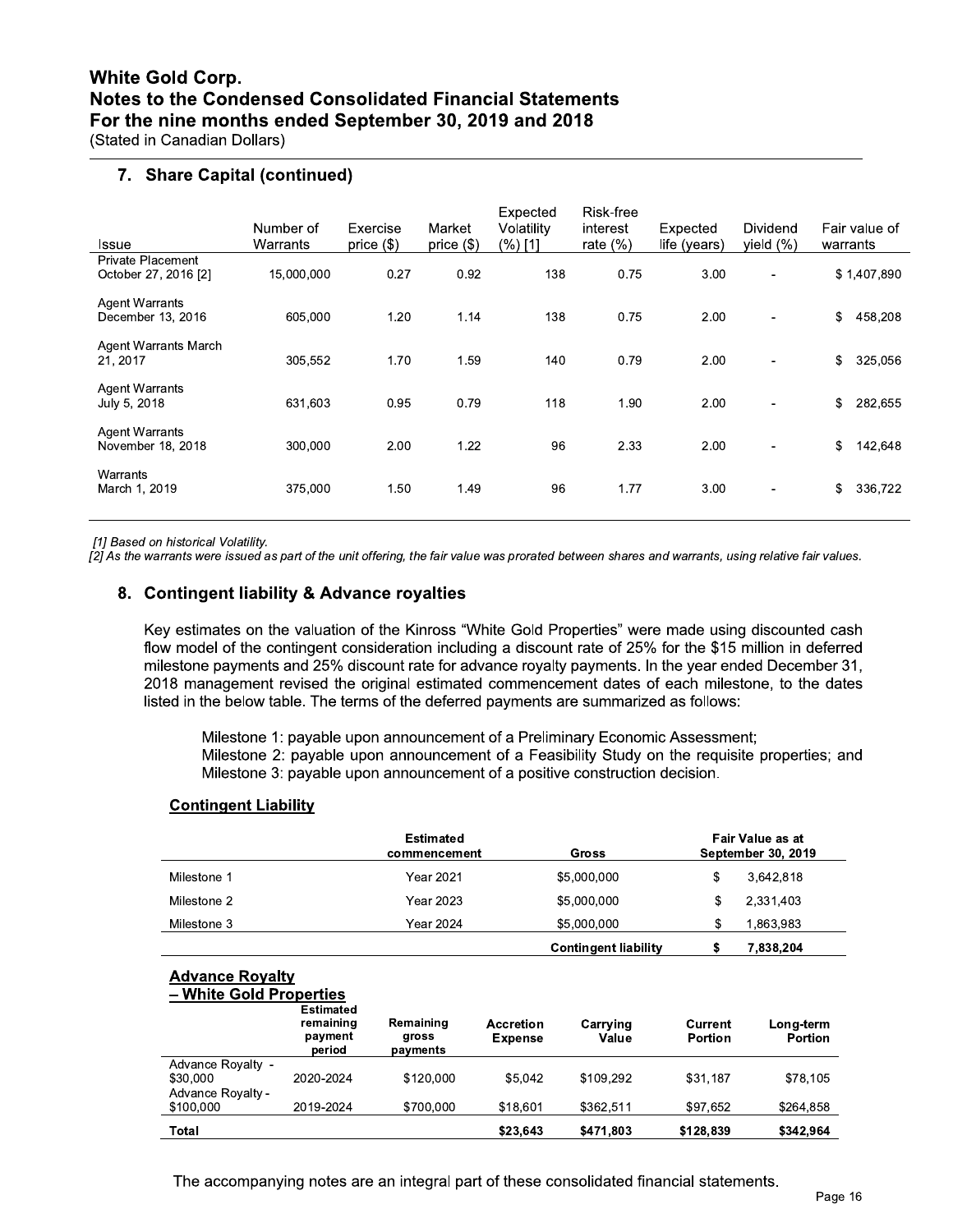# 8. Contingent liability & Advance royalties (continued)

In January 2019, the Company acquired from Comstock Metals Ltd. the QV Gold Project. The property is subject to a 2.0% underlying net smelter return royalty (NSR), of which 1.0% may be purchased for \$2,500,000. Annual cash advance payments of \$25,000, deductible against the royalty, are payable until commencement of commercial production, with a 25% discount rate used for estimating the value of future advance royalty payments. The terms of the deferred payments are summarized as follows:

#### **Advance Royalty** <u>ty</u>

|  | <b>QV Propert</b> |  |  |  |
|--|-------------------|--|--|--|
|  |                   |  |  |  |

|                               | Estimated<br>remaining<br>payment period | Remaining<br>gross payments | <b>Accretion</b><br><b>Expense</b> | Carrying<br>Value | Current<br>Portion | Long-term<br>Portion |
|-------------------------------|------------------------------------------|-----------------------------|------------------------------------|-------------------|--------------------|----------------------|
| Advance Royalty -<br>\$25,000 | 2020-2024                                | \$100,000                   | \$4.301                            | \$81.722          | \$23.503           | \$58,219             |

### **Total Long Term Contingent Liability & Advance Royalties**

\$8,239,385

# 9. Segmented information

The Company conducts all of its operations in Canada in one industry segment being the acquisition, exploration and development of resource properties.

### 10. Capital management

The Company manages its capital structure and adjusts it, based on the funds available to the Company, in order to support the acquisition, exploration and development of mineral properties. The Board of Directors does not establish quantitative return on capital criteria for management, but rather relies on the expertise of the Company's management to sustain future development of the business.

The properties in which the Company currently has an interest are in the exploration stage; as such the Company is dependent on external financing to fund its activities. In order to carry out the planned exploration and pay for administrative costs, the Company will spend its existing working capital and raise additional amounts as needed. The Company will continue to assess new properties and seek to acquire an interest in additional properties if it feels there is sufficient geologic or economic potential and if it has adequate financial resources to do so.

In connection with the 2017 Flow-through Private Placement, a flow-through share premium liability of \$1,166,655 was initially recognized, with all related exploration expenditures spent by December 31, 2018 reducing the related premium liability to \$nil.

In connection with the July 2018 Flow-through Private Placement, a flow-through share premium liability of \$1,684,275 was initially recognized, with all related exploration expenditures spent by December 31, 2018 reducing the related premium liability to \$nil.

In connection with the November 2018 Flow-through Private Placement, a flow-through share premium liability of \$3,900,000 was initially recognized. As of September 30, 2019, the remaining un-spent exploration expenditures was \$nil while the remaining related premium liability was \$nil.

Management reviews its capital management approach on an ongoing basis and believes that this approach, given the relative size of the Company, is reasonable. There were no changes in the Company's approach to capital management during the nine months ended September 30, 2019.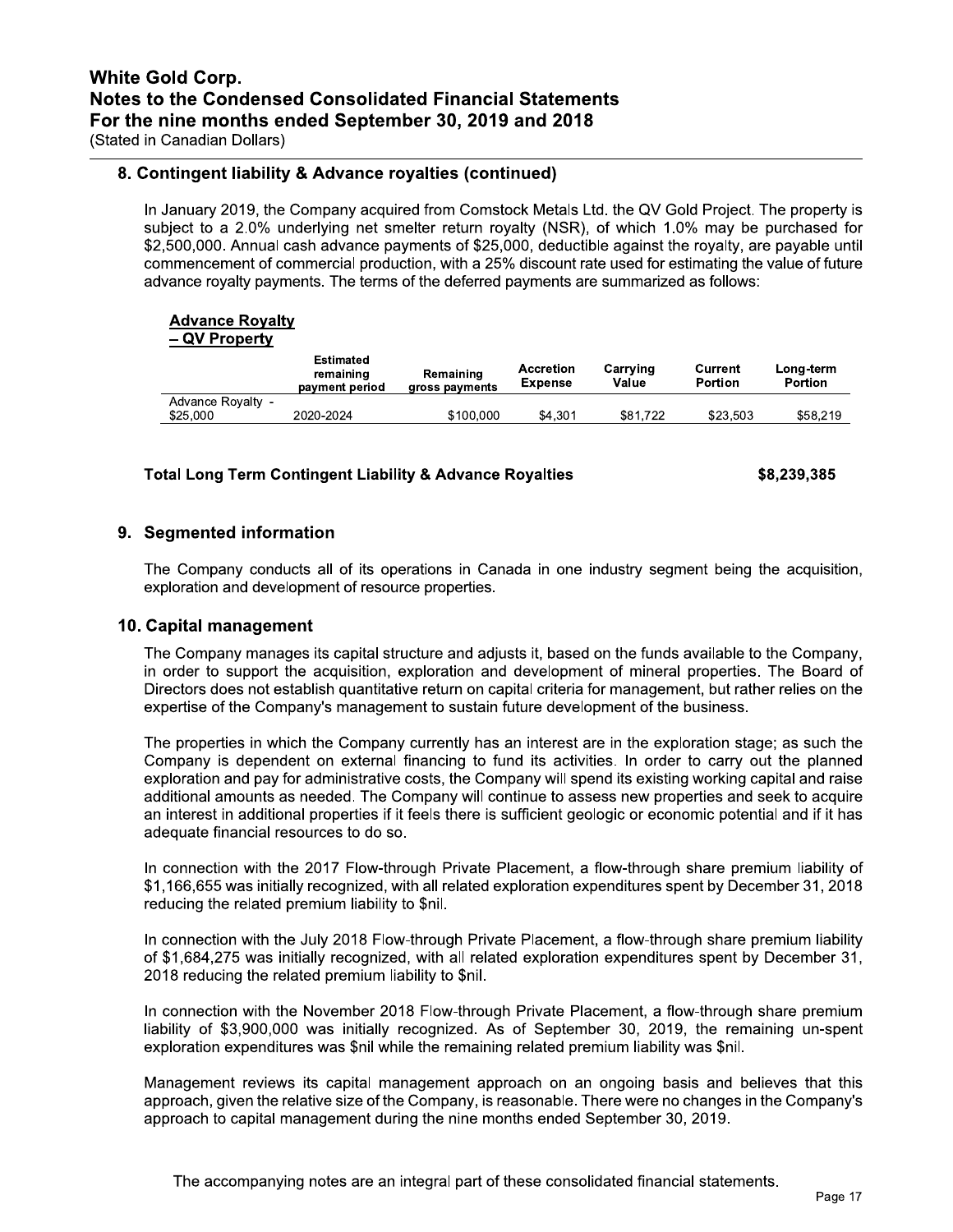### 11. Financial instruments

The Company's financial assets consist of cash and cash equivalents and property bonds in the form of GICs. The Company's financial liabilities consist due to related parties, contingent liability and advance royalty, accounts payable and accrued liabilities. Amounts (HST) receivable are not a financial instrument as they are a statutory and not a contractual right.

Amounts receivable, due to related parties, accounts payable and accrued liabilities are classified as measured at amortized cost.

Cash and cash equivalents, property bonds in the form of GICs, contingent liability and advance royalty are classified as fair value through profit or loss. These instruments are carried at fair value, with the changes in the fair value recognized in the consolidated statement of operations in the period they arise.

The fair values of the Company's cash and cash equivalents, amounts receivable, property bonds held in form of GICs, due to related parties, accounts payables and accrued liabilities approximate their carrying values due to the short-term maturity of these instruments.

#### **Fair Value Measurement**

The Company classified the fair value of the financial instruments according to the following fair value hierarchy based on the amount of observable inputs used to value the instruments:

Level 1 – quoted prices in active markets for identical assets or liabilities. Level 2 – inputs other than quoted prices included in Level 1 that are observable for the asset or liability. either directly (i.e.: as prices) or indirectly (i.e.: derived from prices). Level 3 - inputs for the asset or liability that are not based on observable market data.

At September 30, 2019 the levels in the fair value hierarchy into which the Company's financial instruments measured and recognized in the balance sheet at fair value are categorized are as follows:

|                         | Level 1     |
|-------------------------|-------------|
| Cash & cash equivalents | \$5,026,375 |

### **Financial Instrument Risk Exposure**

The Company is exposed in varying degrees to a variety of financial instrument related risks. The Board of Directors has overall responsibility for the establishment and oversight of the Company's risk management framework, approving and monitoring the risk management processes.

The Company's financial instruments are exposed to certain financial risks, including credit risk, liquidity risk, interest risk and commodity price risk.

#### $(a)$ **Credit risk**

Credit risk is the risk of an unexpected loss if the other party to a financial instrument fails to meet contractual obligations. The Company manages this risk as cash and cash equivalents are held in a major Canadian financial institution. The Company does not have any asset-backed commercial paper in its cash and cash equivalents.

#### **Liquidity risk**  $(b)$

Liquidity risk is the risk that the Company will not be able to meet its financial obligations as they fall due. The Company manages liquidity risk through the management of its capital structure. Accounts payable and accrued liabilities are due within the current operating period.